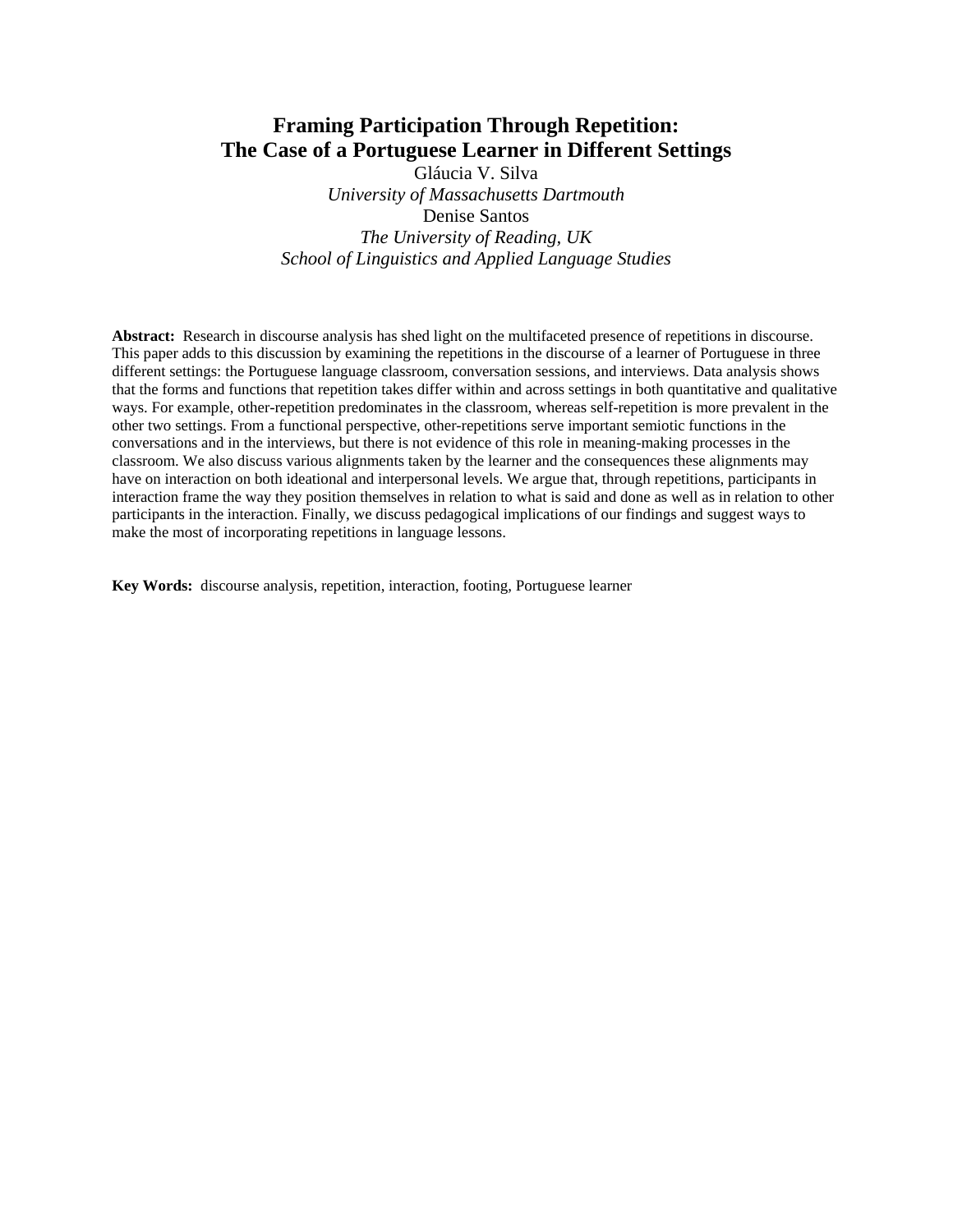### **1. Introduction**

A large body of work in discourse analysis (especially Johnstone, *Repetition in Discourse*) has shed light into the multifaceted and pervasive presence of repetitions in institutional and noninstitutional discourse. From a formal point of view it has been argued, for example, that far from being trivial linguistic resources, repetitions contain features normally attributed to literary discourse. From a functional standpoint, it is now known that repetitions not only convey referential meanings, but also, and often simultaneously, play a central role in the establishment of relationships among interactants (Heath; Kasper; Tannen 1989). In addition to these textual, ideational, and interpersonal meanings, repetitions are also a key strategy employed by speakers at an intrapersonal level, as they are a central feature in the very semiotic processes developed by speakers.

The goal of this paper is to add to this discussion by examining the repetitions in the discourse of a Spanish-speaking learner of Portuguese. Our data consist of tape recordings of the learner's participation in three different settings: language lessons, conversation sessions, and interviews. We analyze the learner's utterances, showing that the emergence, as well as the forms and functions of repetition in her discourse, vary in important ways within and across the different settings. Furthermore, we discuss different alignments the learner takes, the interactional consequences of those positionings, and the pedagogical implications of our findings.

 We will argue that, through repetitions, participants in interaction frame the way they position themselves in relation to what is being talked about as well as in relation to cointeractants. We draw upon Goffman's concept of footing, which is essentially the alignment that participants take up in interaction in relation to themselves, to others, and to what is being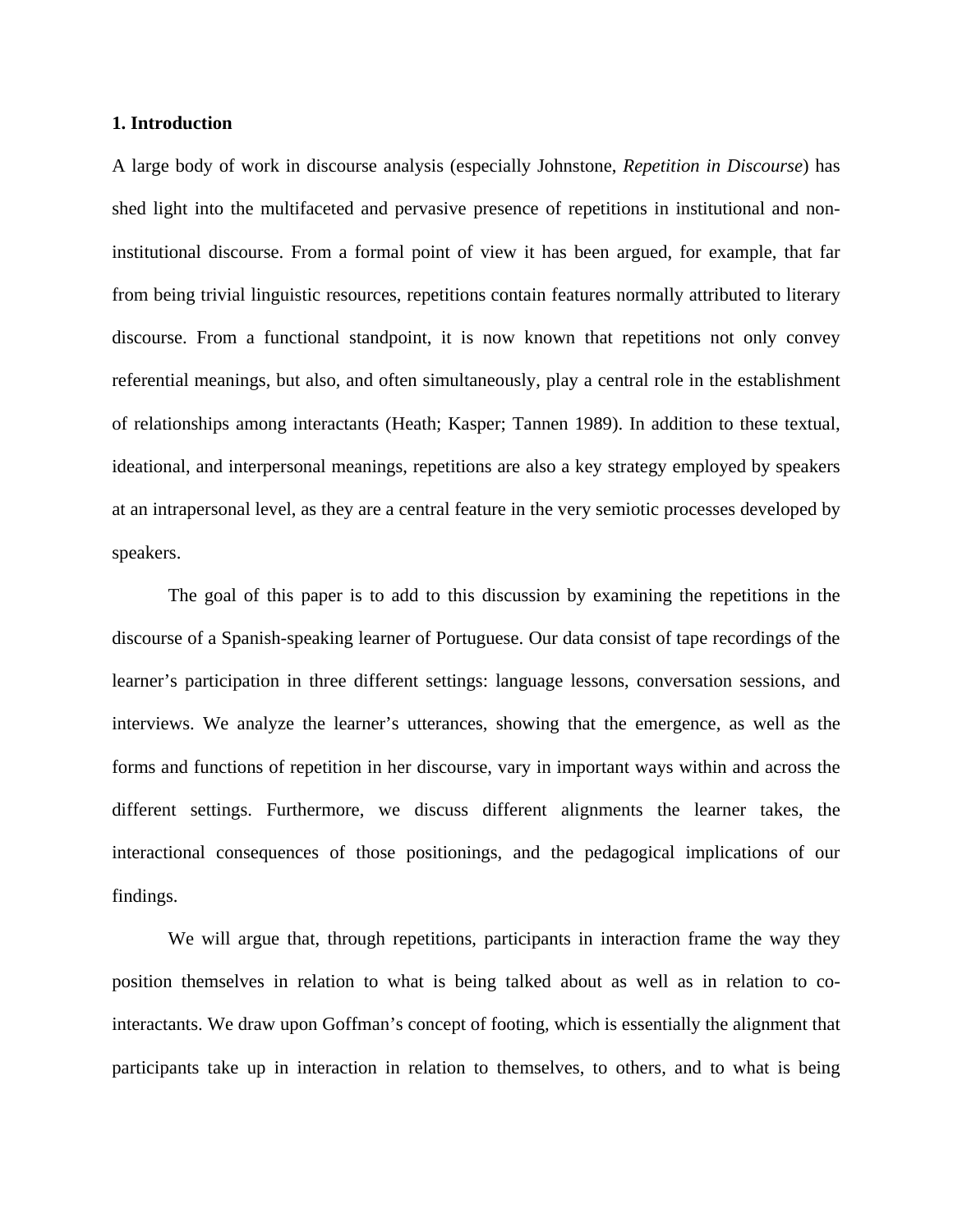communicated. Goffman argues that participants constantly change their footing, which implies a change in the ways individuals frame communicative events. Repetitions, we argue here, is one recourse speakers may use to indicate how they frame the events they take part in, hence the importance of the examination of repetitions in educational settings.

In the next section we provide an overview of key theoretical and empirical investigations into repetitions.

#### **2. Repetition in Discourse: the Background**

 The pervasiveness of repetition has been highlighted by many authors, and Johnstone ("An introduction") goes on to argue that all discourse is in fact structured by repetition (212). Repetitions have been traditionally looked at from a literary perspective: in this type of discourse, repetition can be used to create certain effects—in poetry, for example, we often find sounds, words, or strings repeated, each type of repetition conveying a different kind of message or image to the reader.

 Another way of putting this is to say that repetitions have an impact on the ways people make meanings. In this respect, Johnstone et al. argue that repetition creates a cognitive effect (12), being one of the ways used by our minds to assimilate information. This view is shared by Merritt, who contends that repetition facilitates rhythm and provides "catch- up" time, allowing longer periods of time for information to be processed (28). Cook (*Language Play*) adds another implication of this feature: according to him, in addition to allowing greater time for processing, repetitions are more predictable and create a more relaxed atmosphere, and are therefore a central feature in language play. Likewise, Tannen ("Repetition in conversation") argues that repetition is a type of spontaneous prepatterning, and that prepatterning and automaticity are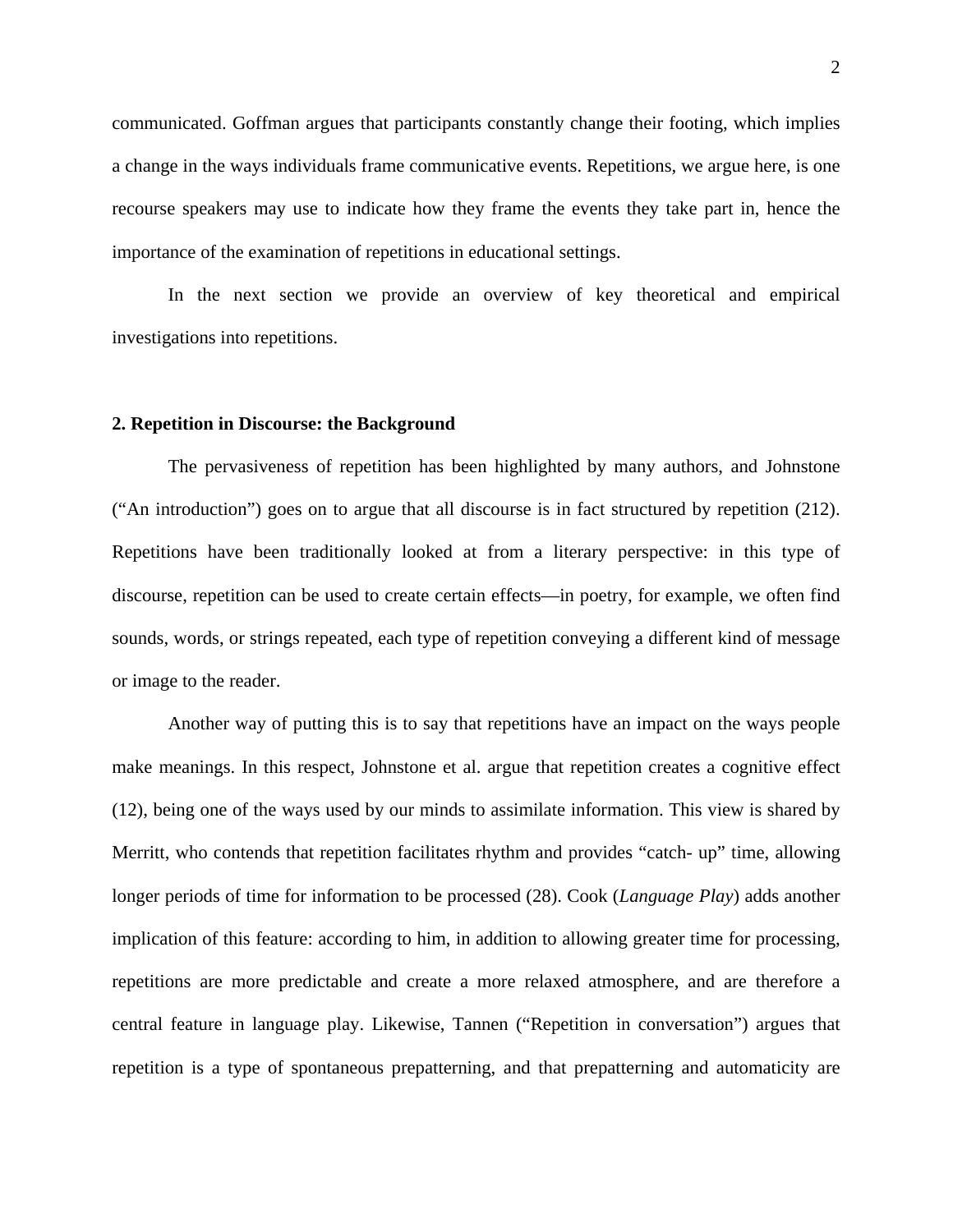means for speakers to interact, using repetition as a basis for creativity. She also suggests that "there is a universal human drive to imitate and repeat" (215).

Indeed, Heath has identified the presence of repetition in different stages of the process of L1 acquisition in two communities. She establishes a difference, for instance, between the "repetition stage" and another phase labeled "repetition with variation" (91). The author also notes that adults contribute to early stages of language acquisition by repeating and expanding on what is uttered by the young child.

In L2 development, the use of repetition by children can be a way of interacting socially, aiding participation in play, as argued by Rydland and Aukrust. The authors show differences in functions of self- and other-repetition in child L2 discourse: they suggest that self-repetition relates to frequency of oral participation, and other-repetition allows the child to participate in extended discourse in L2.

In sum, all these studies suggest that repetitions serve socio-cognitive functions and it is at times difficult to separate these two levels. In what follows we provide a brief description of the more specific functions of repetition in the literature.

### *2.1. Functions of Repetitions in Discourse*

In her book, *Talking Voices*, Tannen identifies several functions served by repetition in conversation. According to the author, the over-arching function of repetition is the establishment of coherence (3) and of interpersonal involvement in discourse (9). Some examples of repetition in her data are: participatory listenership (59), which shows that the person is listening and accepts what was uttered; ratifying listenership (62), which occurs when the speaker incorporates the repeated phrase into their own narrative; humor (63), which the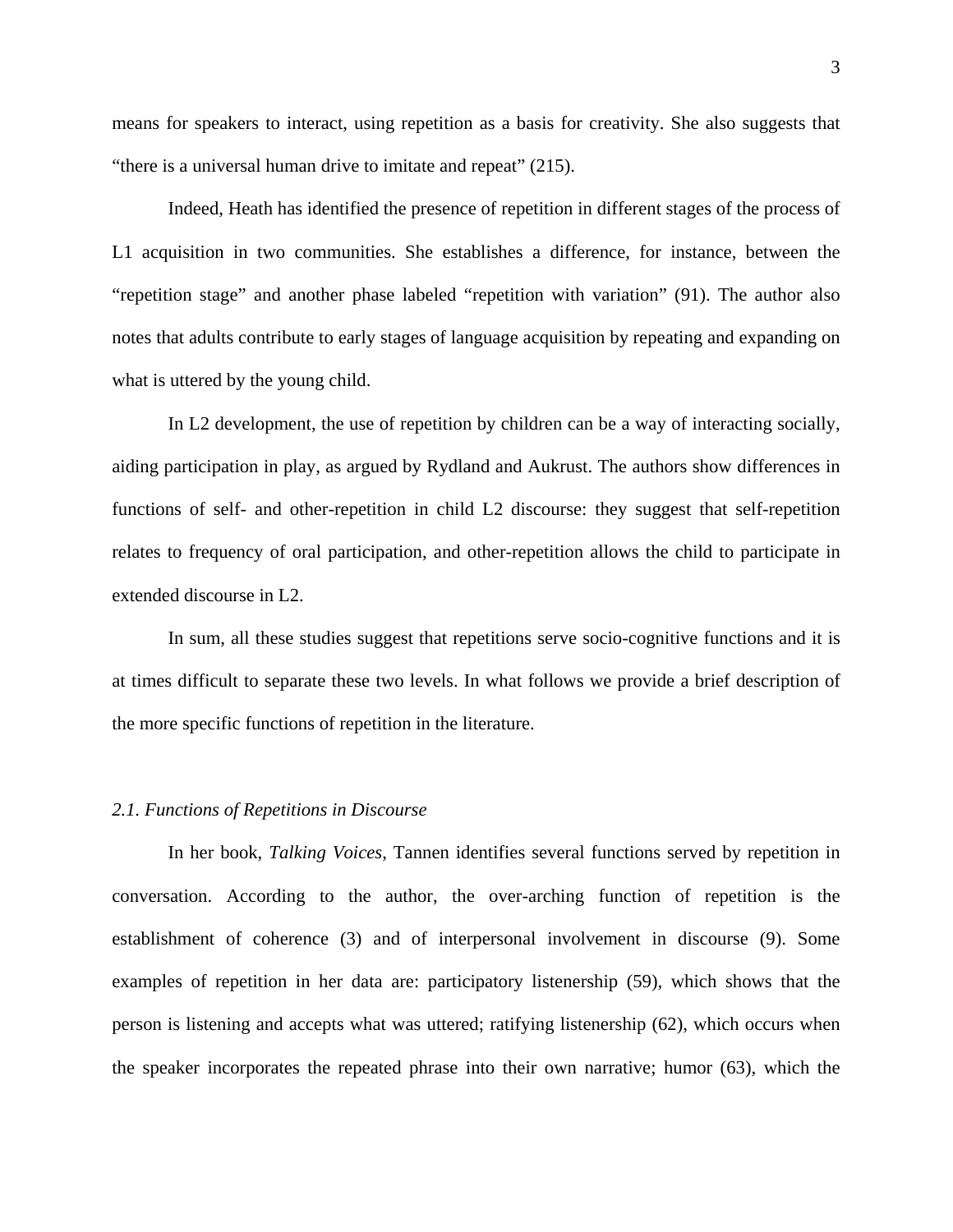author argues is a common function of repetition; savoring (64), through which a speaker appreciates the humor in a situation; stalling (64), a function that allows time to interactants (also identified in several other works, such as Merritt 28); expanding (65), which is the reformulation of an utterance followed by on-going talk; repetition as participation (65), which helps develop the conversation.

Whereas Tannen (ibid) categorizes the functions of repetition under production, comprehension, connection, and interaction, Norrick proposes that these functions should be primarily categorized as functions of second-speaker repetition and functions of same-speaker repetition. Among the former are acknowledgement, concurring, accepting formulation, expressing surprise or disbelief, matching claim, contradicting, correcting, thinking aloud, playing on phrase for humor; the latter include hold floor, bridge in interruption, insure precise understanding, increase coherence, repeat with stress, repeat with expansion.

Johnstone et al. also argue that repetitions serve several purposes, some of which are listed by other researchers as well, such as getting the floor or expressing disagreement (as in Norrick). They also contend that repetitions can preface something and call attention to the prior; it may help memory, and it is used to forestall silence and to avoid ambiguity. Furthermore, Johnstone et al. state that the function of repetition in general is to direct the hearer's attention, which, according to them, accounts for the cognitive utility of repetition to learners (13).

Researchers have placed their emphasis vis-à-vis the interplay between social and cognitive functions of repetitions in different ways. Bennett-Kastor looks at children's narratives and concludes that repetitions are important cohesive devices in these discourses, which in turn fosters social interaction. A similar emphasis is found in Murata's examination of the role of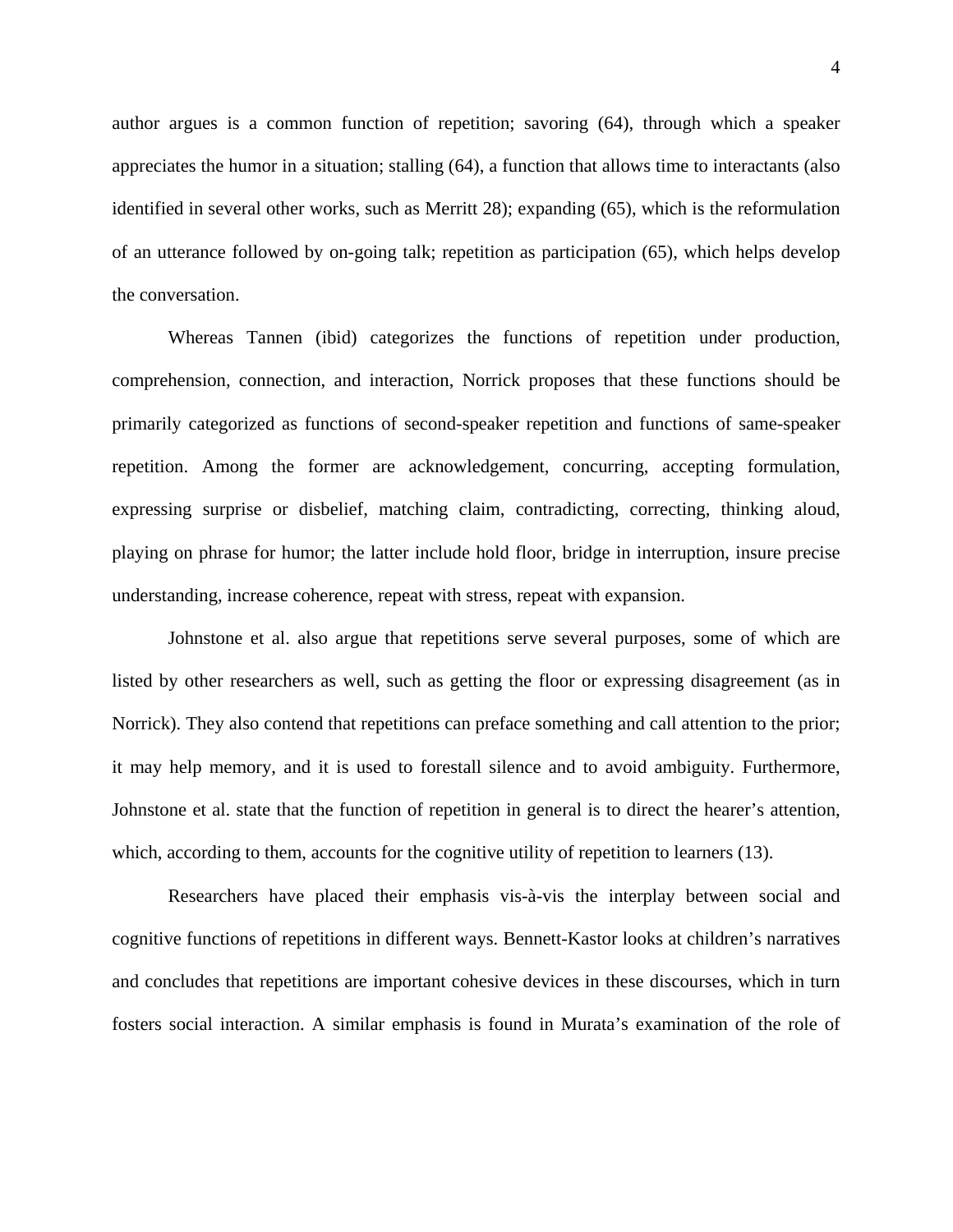repetition in turn-taking systems in cross-cultural interactions. Their conclusions point to the fact that repetitions serve important interactional functions in discourse.

 O'Connor and Michaels, and Lyster, on the other hand, approach repetition as a means of fostering conceptual understanding. O'Connor and Michaels show the impact of teachers' repetition (and revoicing or reformulation) on students' development of scientific knowledge; Lyster examines teachers' recasts and repetition in L2 classrooms for young learners, concluding that both serve similar functions but that their impact on learners' repairs might differ (a combination of the two proves to be more effective than the former only).

A few studies have attempted to link the social and cognitive functions of repetitions. Barton argues that repetitions in slogans and sayings serve both informational and interactional functions in support groups; Bean and Patthey-Chavez look at three different instructional settings, with different participants, and demonstrate the context-bound nature of repetitions by showing that interactional and cognitive functions of repetitions vary across settings. We will explore this claim in further depth in this study.

In the field of L2 development, this tension is well represented in a few studies. Knox looks at repetition as a strategy for cooperation in conversations between native and non-native speakers. Similarly, Tomlin examines the role of repetition in L2 development and concludes that repetition is "a social act with cognitive consequences" (174). This relationship is explored in further depth by DiCamilla and Anton. In this study, which takes a Vygostkyan perspective, the authors claim that repetition functions as "semiotic mediation" (627) and helps give members of a pair one single voice, thus linking their discourse. Specifically, it is argued that repetition distributes help throughout the task at hand (in their study, a collaborative writing task), and "holds the scaffold in place, as it were, creating a cognitive space in which to work" (627).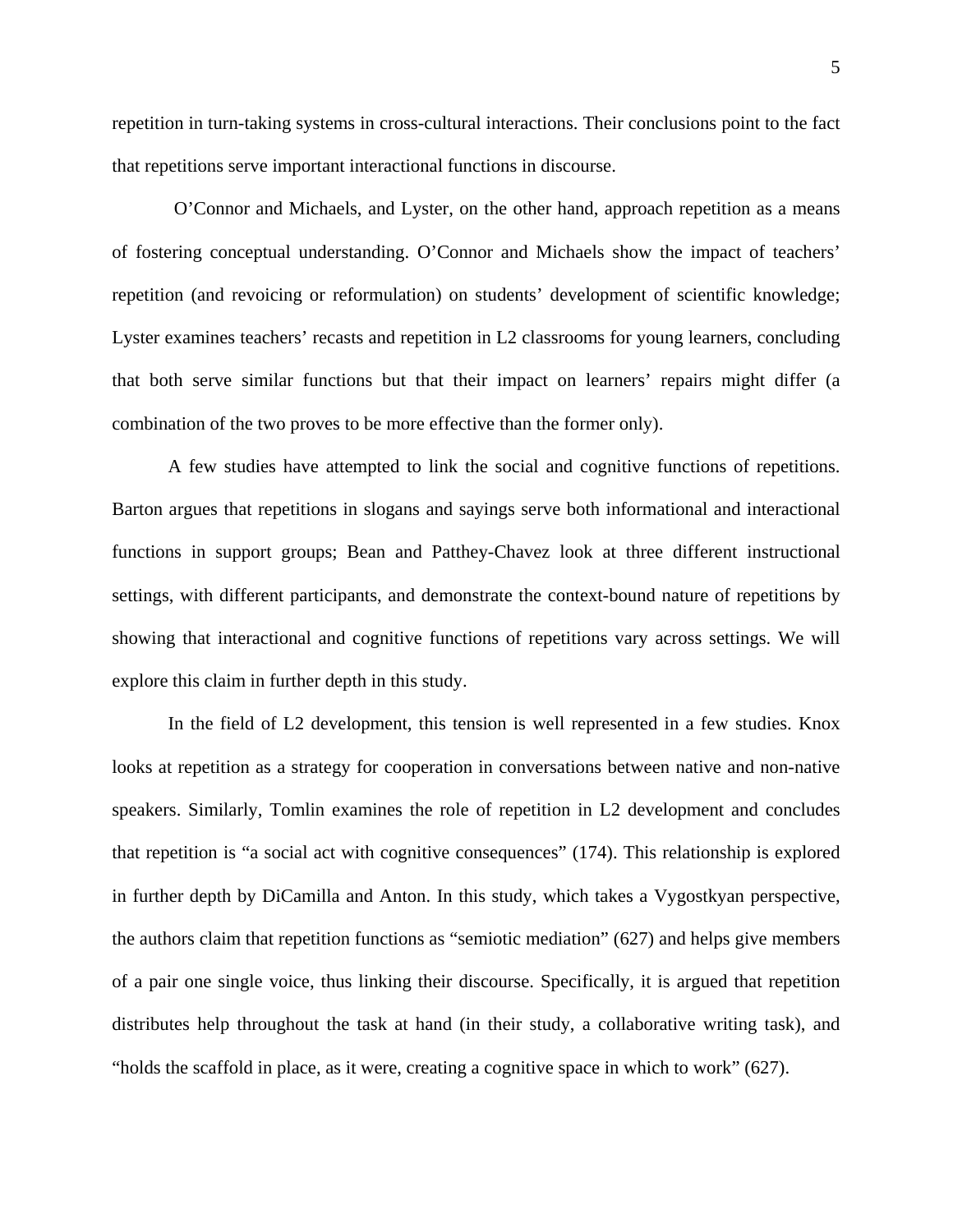Duff also provides empirical and theoretical support towards the claim that repetitions have an impact on both socialization and knowledge construction for L2 learners by "fostering social cohesiveness and communities of learning" (112). Although her analysis focuses on these broader functions of repetitions, it also includes an exploration of 'what' is repeated. This is a stance we will also take in our analysis, and in what follows we survey previous works which offered categorizations of forms of repetitions.

#### *2.2. Types of Repetition*

In the literature on repetitions the most common distinction made in terms of type is the one between repeating what is said by oneself, and repeating what is uttered by another speaker. This distinction appears under different names: same-speaker vs. second-speaker repetition (Norrick), self- and allo-repetition (Tannen, Voices), self- and other-repetition (Johnstone et al., Rydland and Aukrust). Tannen also identifies exact repetition, repetition with variation, and paraphrase. Exact repetition, as its name suggests, occurs when the speaker repeats a string *ipsis litteris*. Repetition with variation may be a question that is repeated as a declarative (or viceversa), a sentence with one word that is modified, and so on (54). Paraphrase, again as expected, occurs when the speaker expresses the same point with different words. Johnstone et al approach this distinction through the use of the categories exact and non-exact (the latter would be equivalent to Tannen's repetition with variation). Key to this debate is the fact that repetition is not imitation (Keenan) and "[e]ven where repetition is exact, the self-same sequences of words take on new meaning in new circumstances, or in the light of what has been done or said before" (Cook, *Language Play* 29).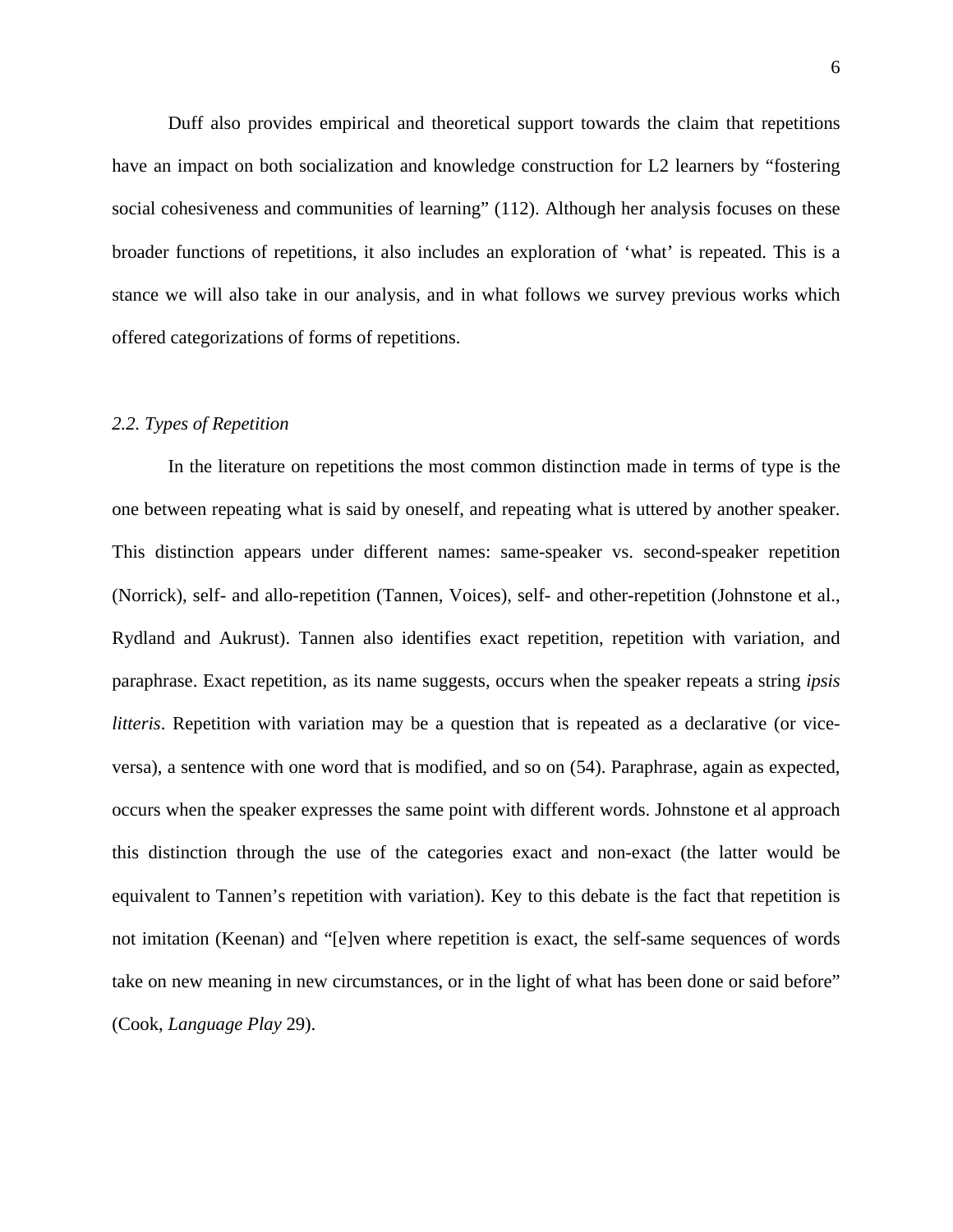Another categorization we would like to highlight is the distinction between immediate and displaced repetition (Johnstone, *Repetition in Discourse*), given the importance of the latter in the establishment of textual and social cohesiveness. Also, we believe that from an educational point of view it is important to note whether repetitions are spontaneous (arising from the speaker's own initiative) or obligatory (repetition that is required by regulation or convention). Cushing distinguishes between these two types in another context, but his definitions apply to education as well. Duff (134-135) raises a similar point by arguing that repetitions can be required or sanctioned, prohibited or tolerated. Although this distinction is not always clear-cut, this is an important aspect to be considered in classroom-based research.

### **3. Context and Methodology**

 Our data were collected through audiotape recordings of a female native speaker of Peninsular Spanish who was enrolled in the first of a two-term Portuguese for Spanish-speakers course at an American university. The learner,  $Gloria<sup>1</sup>$  $Gloria<sup>1</sup>$  $Gloria<sup>1</sup>$ , was a graduate student who had been living in the United States for about 11 years at that point.

 The recordings were done in the classroom, at conversation tables, and during interviews with one of the authors. We obtained a total of about 11 hours of recordings, which were transcribed according to the conventions in the Appendix.

Classes took place in a classroom that followed a traditional spatial arrangement, with students facing the professor and not moving from their desks (or moving their desks) during the class. Students interacted almost exclusively with the professor, and only appeared to interact with each other if there was some side comment. Exercises taken from the textbook were conducted in the target language, but more spontaneous interactions (questions, explanations,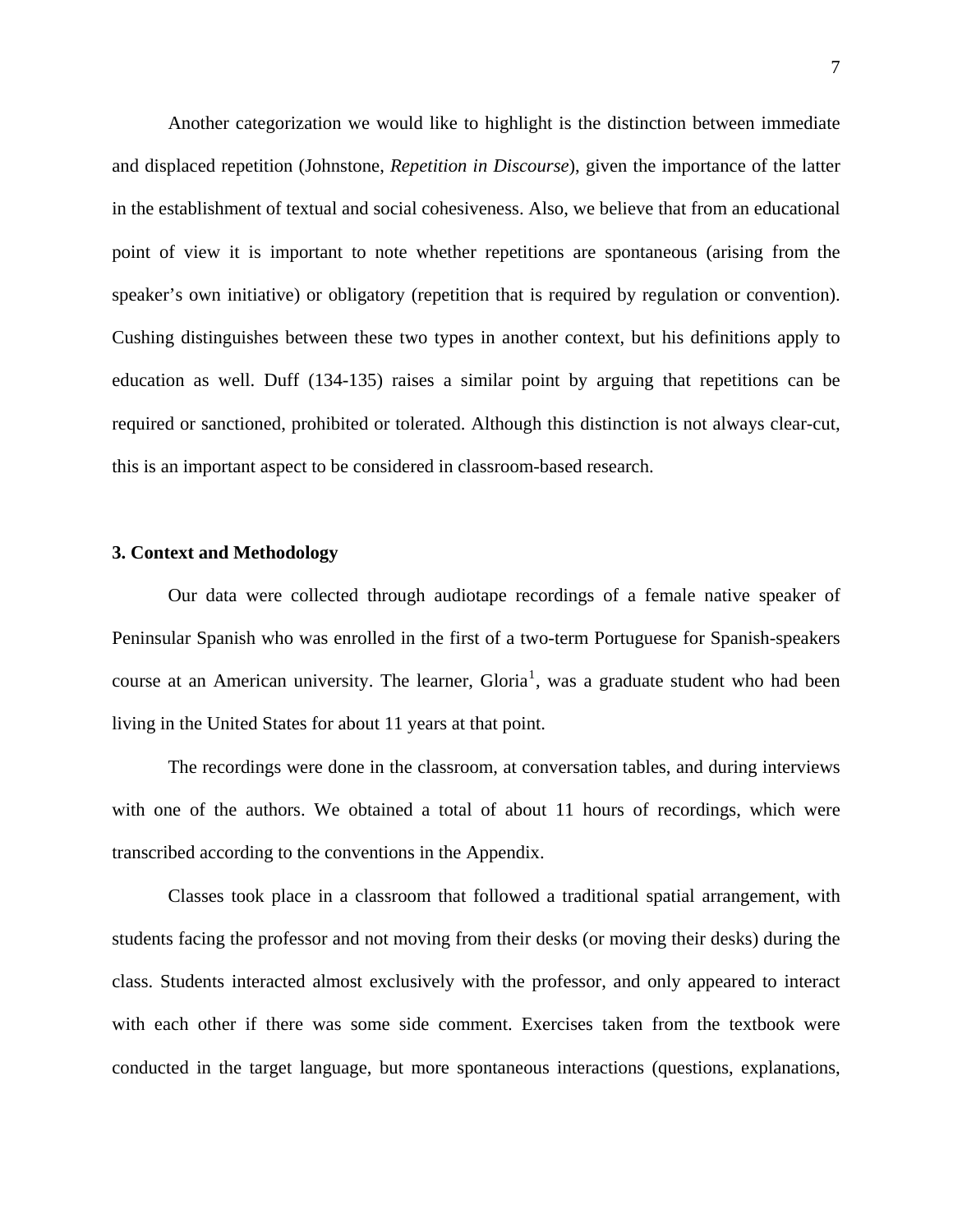etc) were for the most part done in English. The system of taking turns in class was the classical T-S-T-S (teacher-student); the pattern of interaction most often found was Initiation-Response-Feedback (IRF) (Sinclair and Coulthard).

The conversation sessions took place in a room that resembled a living room, with two sofa-like seats (for two/three people) and a few chairs, where all the participants were able to maintain eye contact while talking. In the conversation tables, the primary language of communication was Portuguese. The table leader was a native speaker of Brazilian Portuguese who was also a graduate student at the university. Ordinarily, the conversation sessions tended to follow a pre-established theme which allowed for the presentation of new vocabulary. The sessions recorded were attended by one to four students. If a session was attended only by Gloria, the conversation did not follow a pre-selected topic, but rather revolved around themes that were more "personal": graduate student life, the future, past travels, etc.

The interviews were conducted in the office of one of the authors and lasted about 20 to 30 minutes each. Gloria was asked to reflect about her production in the target language, her opinion of her own learning process, and whether her knowledge of Spanish was helpful or not in that process.

#### **4. Data Analysis**

In this section we outline the results of the data analysis. Following the presentation of some general results focusing on types of the learner's repetitions across the data, we organize our discussion focusing on each setting separately, and describing predominant roles of repetitions within each setting.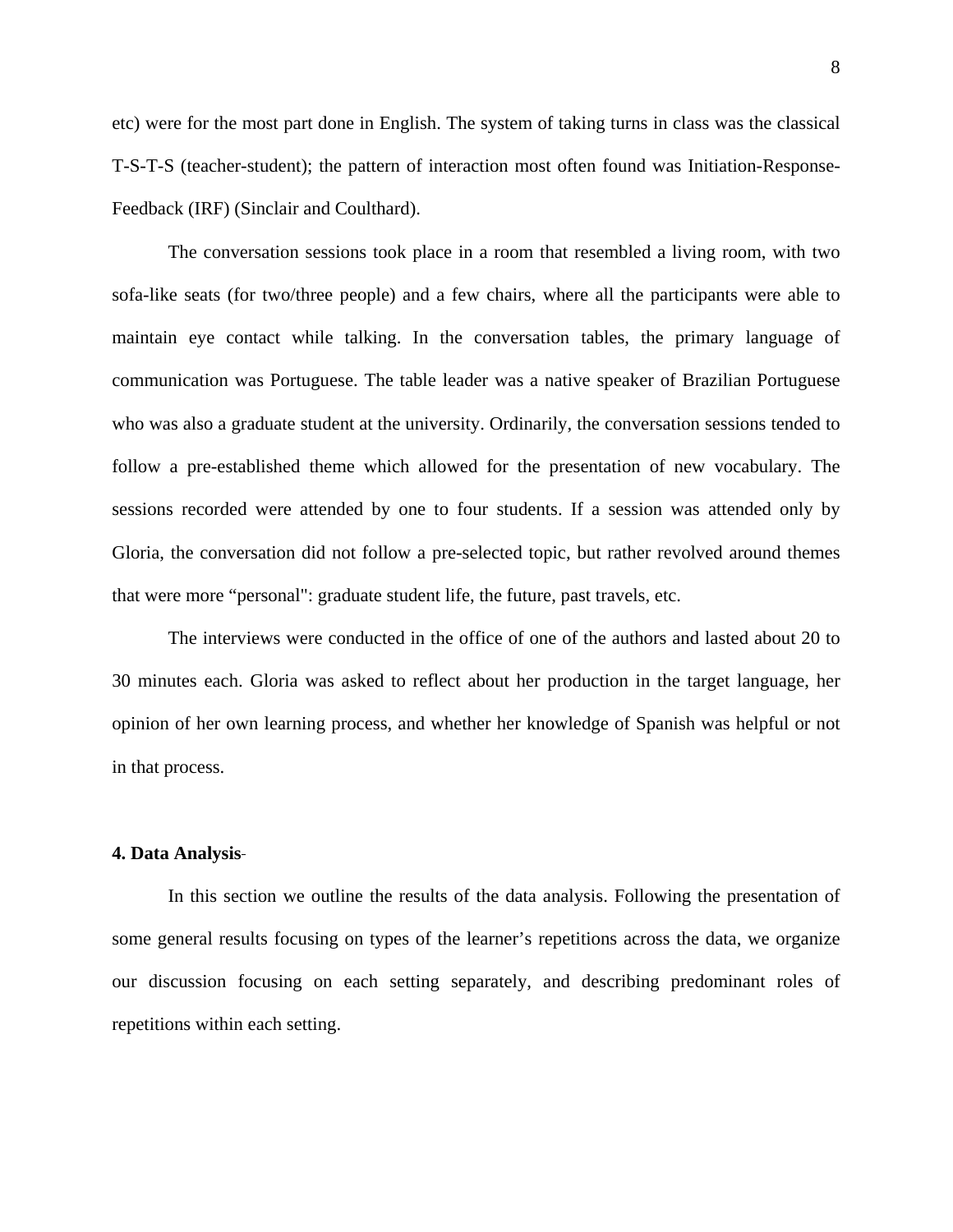From a formal standpoint, we initially classified the learner's repetitions in our data as self- and other-repetition. Figure 1 illustrates the difference in distribution of self- and otherrepetitions in the three settings.

Classroom **Interview Conversation**  $\square$  self **other**  $\square$  self **n**other  $\square$  self **n**other

Figure 1: Self- and other-repetitions in the corpus.

 These different distributions will in turn be related to distinct roles played by repetition in each setting. In the next three subsections we explore the functions and discursive roles played by learner repetitions in each of the settings. Specifically, we look at the ways the learner interacts with the language, with others, and with her own learning, through repetitions.

### *4.1. Repetitions in the Classroom*

 As evidenced in Figure 1, we find both self- and other-repetitions in the classroom, though the latter are slightly more frequent in this setting. In classrooms, repetitions are predominantly done in Portuguese, are immediate and exact. These repetitions also predominantly occur in drill activities, which can be carried out in chorus or individually, as seen in Examples (1) and (2) respectively.

 $(1)$  Class  $1<sup>2</sup>$  $1<sup>2</sup>$  $1<sup>2</sup>$ T: Try that. Magalhães. All Ss: **Magalhães**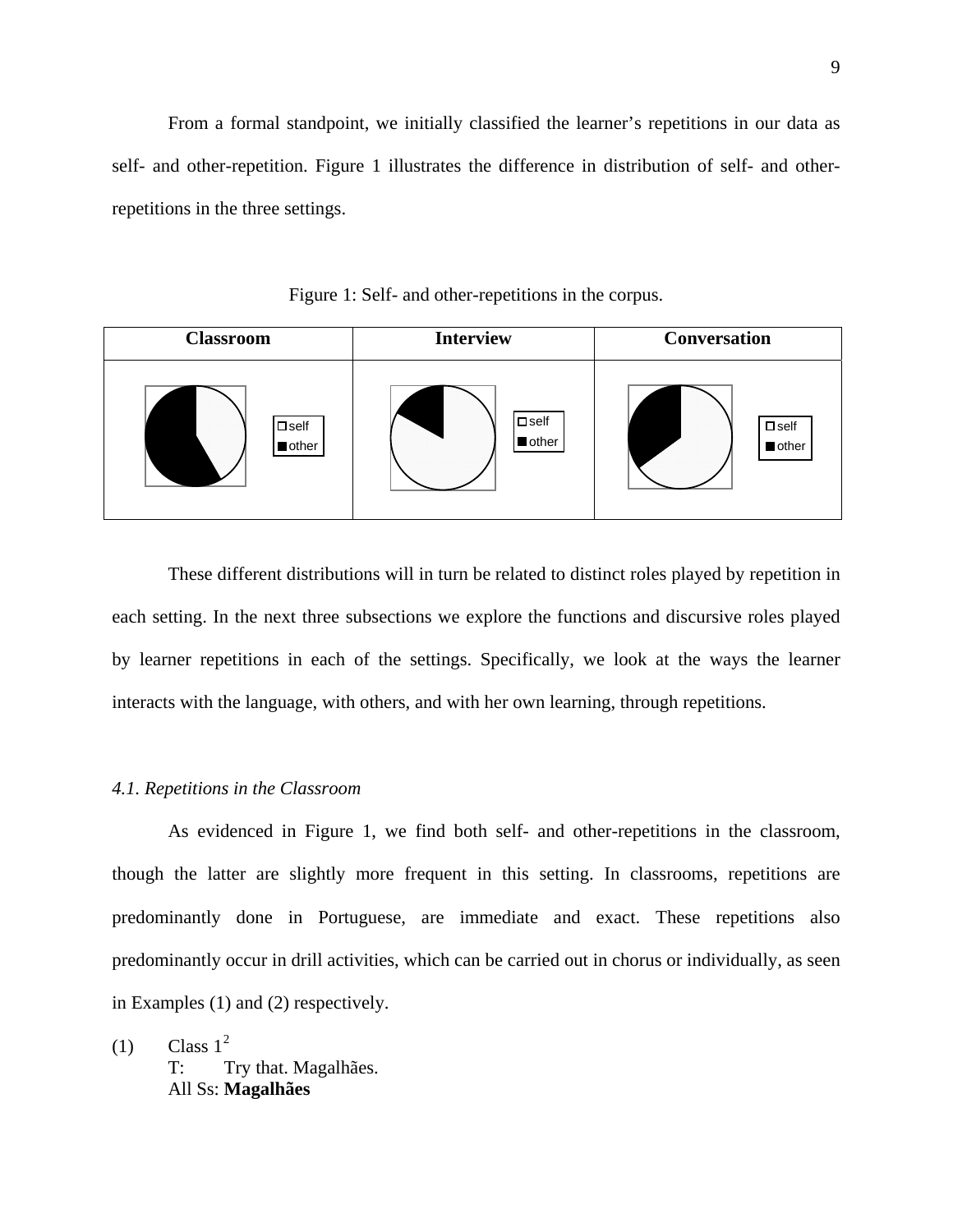T: Again, Magalhães. All Ss: **Magalhães**.

- $(2)$  Class 4
	- ((Drill with "há quanto tempo"))
	- T: Ele estuda português.
	- G: **Ele estuda português** uhm… há um ano.
	- T: Há um ano.

 In addition to drill exercises, in the classroom the learner typically repeats after the teacher to answer a question, to practice a word, and/or to confirm understanding. These repetitions are all marked by mechanical behavior that emphasizes structural aspects of the language, mainly lexis. This mechanicity has two important consequences for the ways the learner engages in her Portuguese learning process. Firstly, there is a tendency for the learner to produce complete sentences when asked a question, as shown in (3)—something that may not happen very often in spontaneous speech. Also notice the repetition of the word *onze* by the learner, most likely in order to practice the pronunciation of the word:

- (3) Class 3
	- T: Qual é a data de hoje, faz favor?
	- G: **A data de hoje** é... terça-feira, febe... febreiro onze.
	- T: OK. And we probably say onze /de
	- G: /**onze**
	- T: fevereiro, which is the easy way out.

 Secondly, in the data the learner often repeats what has been said automatically, leading to errors that may (as seen in Example 4) or may not (Example 5) be self-corrected.

(4) Class 4

((During a drill exercise))

- T: A que horas vocês chegaram, Gloria?
- G: Nós **chegaram**… chegamos
- T: Uh-Hm
- G: Às cinco e meia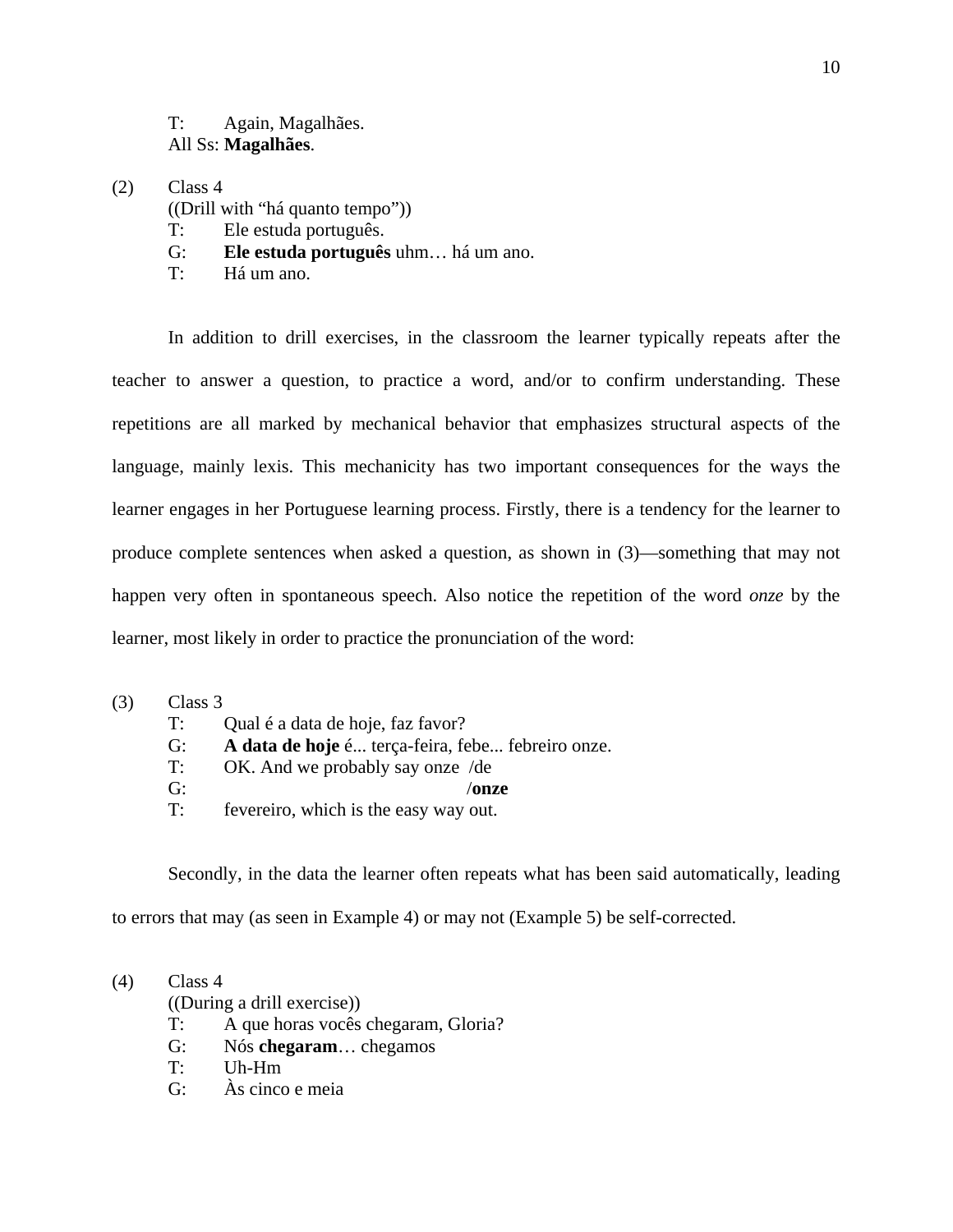### (5) Class 2

- T: Em qual ano você nasceu?
- G: Não sei.
- T: Não sei! Sinto muito, não pode dizer.
- G: Mil novecentos e oitenta.
- T: E oitenta? Mente?
- G: **Mente**.
- T: The answer in first singular is what?
- G: Minto.

 Whereas other-repetitions are, by definition, re-articulations of other people's voices, self-repetitions are not evidently so. However, this is what happens in the data. When engaging in self-repetition in the classroom, the learner tends to rearticulate voices other than her own, such as textual voices or the teacher's voice. This is illustrated in example (6), where the learner corrects herself (through translation, and supported by the discourse marker 'excuse me') when giving the answer for a drill exercise. Following Cushing's classification of types of repetition, drill exercises are themselves examples of obligatory repetition: the learner has no option but to repeat the text and add some grammatical structure that was previously selected. Notice that the answer for the exercise is given in the target language, but the teacher's direction and comments are not:

| (6) | Class 2 |                                      |                     |
|-----|---------|--------------------------------------|---------------------|
|     | T:      | Pick up the next one, Gloria.        |                     |
|     | G:      | João and e, excuse me, <b>João e</b> | /Antônio            |
|     | T:      |                                      | $\gamma$ good, good |
|     | G:      | están, estão / discutindo            |                     |
|     | T:      | /you got it                          |                     |
|     | G:      | discutindo os novos planos.          |                     |

In the classroom, as seen in the examples given above, the learner often animates voices other than her own in the target language. However, when animating her own voice, not the teacher's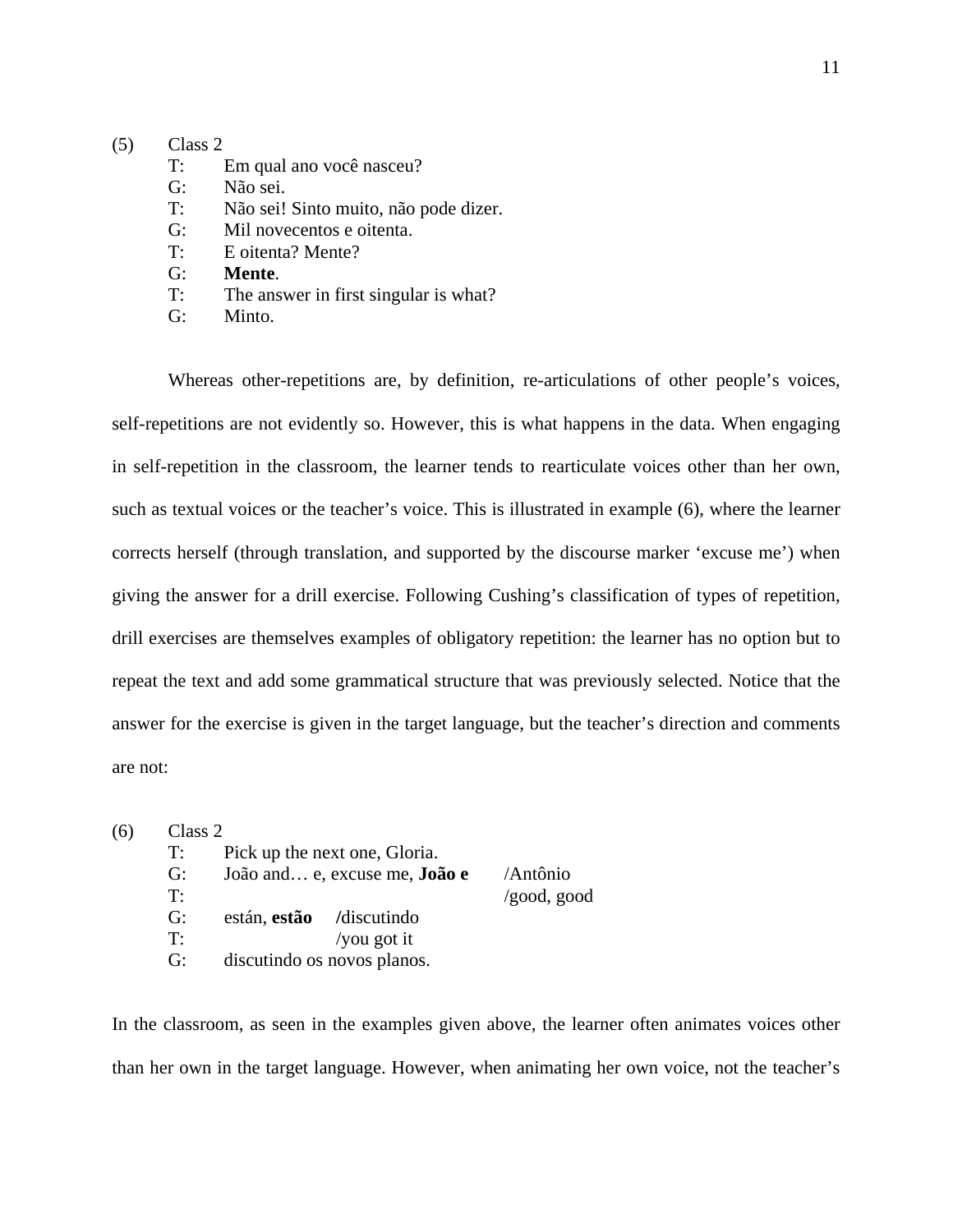or the text's voices (Silva and Santos), communication and repetition do not occur in the target language, as illustrated in (7):

(7) Class 5

- G: Oh, they don't know the truth
- T: They just try to (unint) you.
- G: **They don't know the truth.**
- T: They don't know what?
- G: **They don't know the truth** of things.

It is important to add that the example above (like other examples of repetitions in English, and unlike repetitions in Portuguese in the classroom) displays the use of repetition of a larger linguistic chunk; moreover, the repeated clause occurs in various turns (the final one with some expansion), which is not typical of repetitions in the classroom. In this setting, short and immediate repetitions predominate, and displaced repetitions, when they occur, are often quasiimmediate (as seen in Example 6 above).

### *4.*2. *Repetitions in Interviews*

 Most of the functions of repetitions observed in the classroom are also observed in the interview data; however, repetitions in this latter setting tend to develop a more complex characterization, and to play a more important role in discourse. For example, stalling in interview tends to expand the purely phonological and lexical levels and to involve longer stretches of language, creating linguistic patterns which in turn make it very difficult to identify the boundary between 'gaining time' and 'making a point' with precision:

(8) Interview 2

I: Ele ajuda?

G: Ajuda, **ajuda,** porque uh **ajuda**, me **ajuda** pra ver onde eu preciso trabalhar mais em português, em português. O professor não corrige—corrige, corrige? sempre,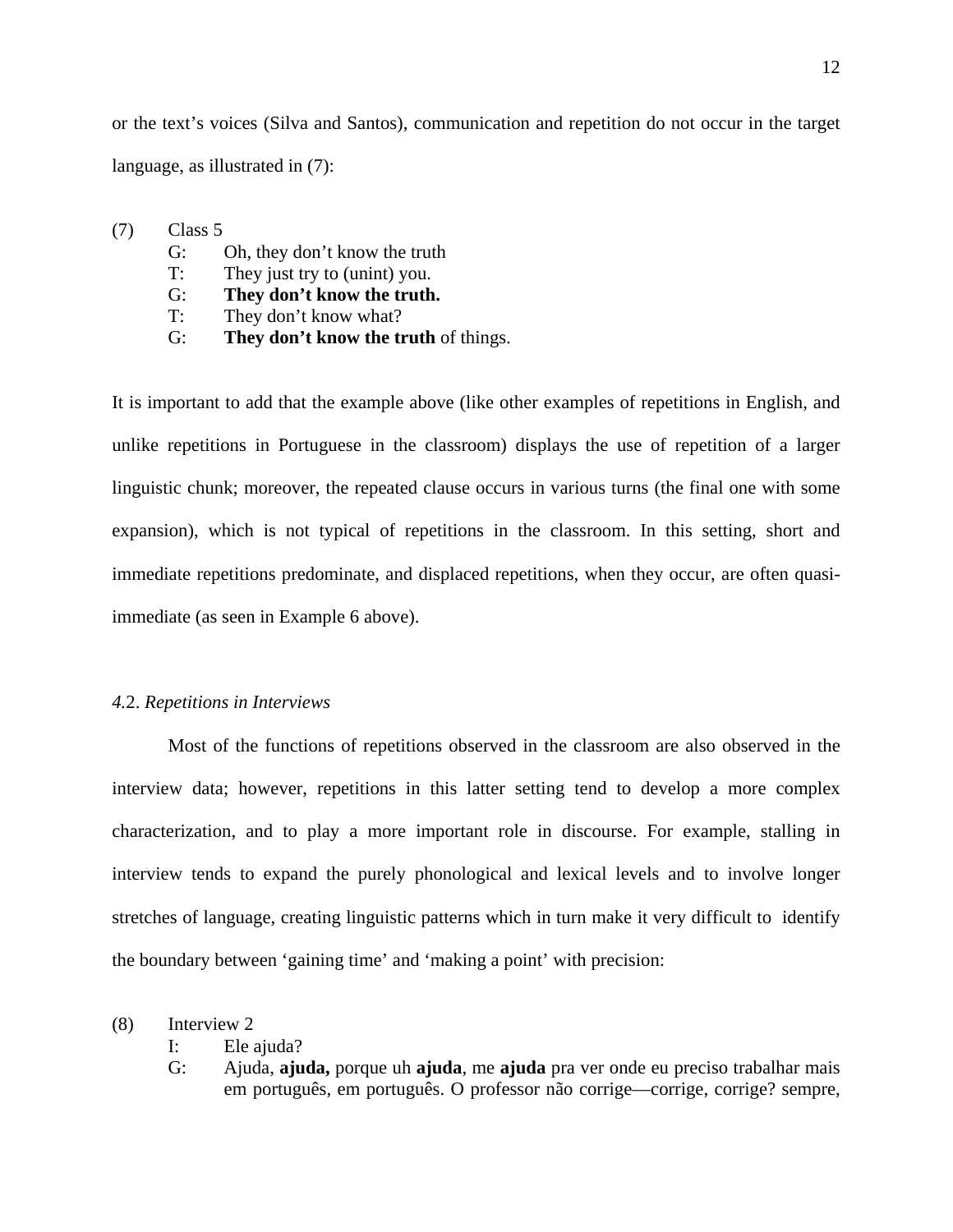tudos os erro—erros? Mas ele fala você precisa trabalhar com "ele" ((laughs)) mas, or, ou você precisa trabalhar com pretérito. Uh, é muito bom, **é muito bom** na aula. Mas é muito limi, limitado os erros na aula, porque falamos do livro... exato, exatamente.

The bolded repetitions in (8) may have been used by the learner to reinforce her points, namely that the teacher helps her learn and that correcting mistakes in class is good. But those words/sequences may have served as a voluntary "stalling device," used for her to gain some time while she thought about how to continue.

 The voluntary nature of repetitions in the interviews needs to be highlighted. In the classroom, drills were the predominant function of other-repetitions; in the interviews, practice is the most recurrent function. According to our coding system, practice differs from drills in that it is realized in spontaneous, not obligatory, repetitions. The strings repeated for practice are generally shorter than those used in drills. Another difference between repetition in the interview setting and in the classroom involves the fact that the mechanicity found in the classes tends to give way to confirmation and expansion. In the interviews, the learner incorporates repetitions in her discourse to check for accuracy, to expand on what she is saying, and to orchestrate these repetitions as an effective resource to develop textual cohesiveness—in other words, she uses repetitions in Portuguese to achieve important goals at both ideational and interpersonal levels.

- (9) Interview 2
	- G: Porque.... uh... o... idi—não...**idi**, idioma?
	- I: Uh-hm
	- G: Do português é mui... é muito más que um livro. O **livro** é bom, **o livro é**, uh, fácil de comprender, ma... se eu gosto de... ler **o livro**, eu po.. posso ler na minha casa, não na aula.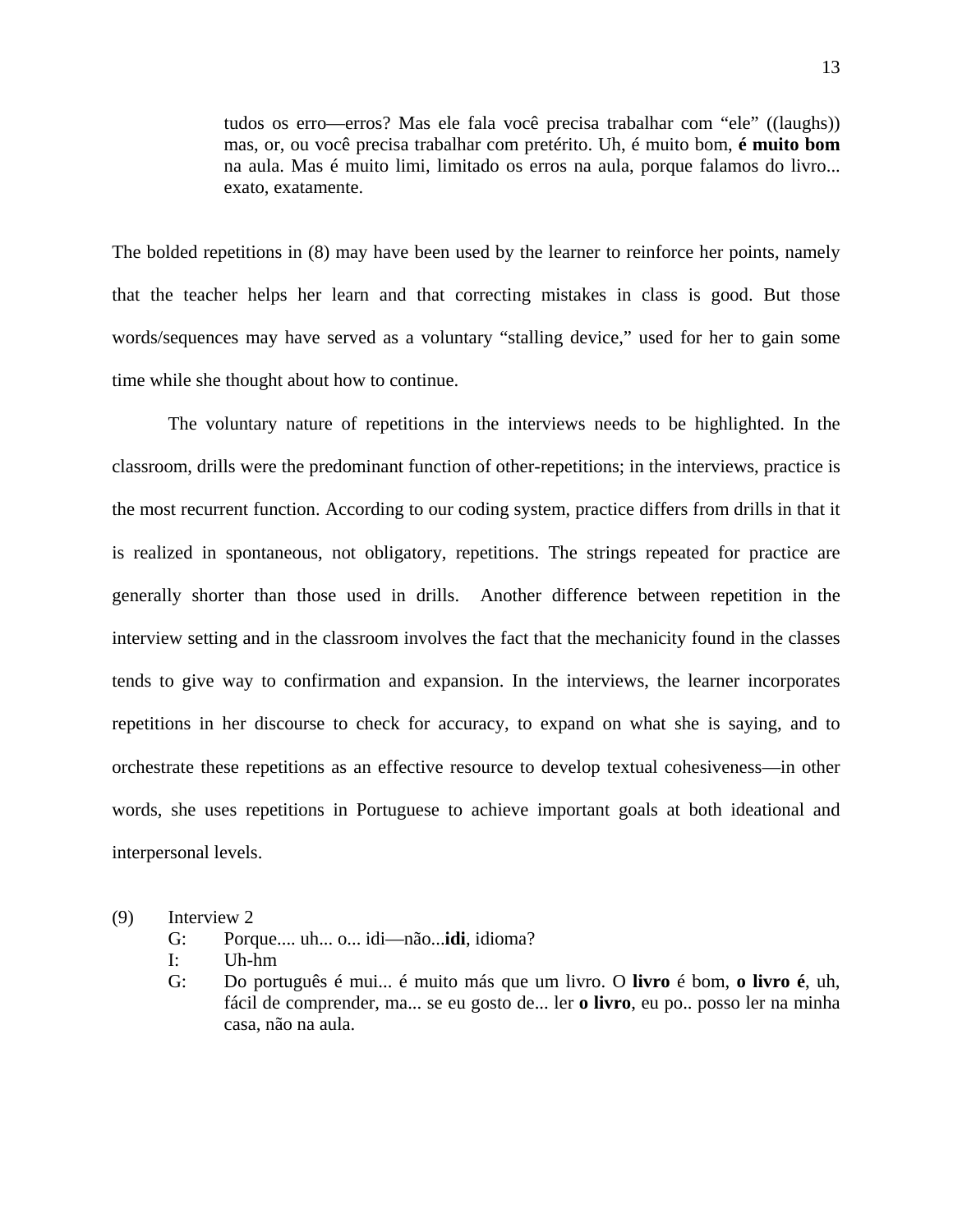In (9) we see that the learner is somewhat insecure about the word *idioma*, not sure that it is Portuguese (not just Spanish)—so she starts the word but hesitates, repeating the first two syllables before uttering the entire word, but checking for accuracy with the question intonation (Silva and Santos). Seeking confirmation did not occur in the classroom but was relatively frequent in the interviews, especially in self-repetitions. Finally, Gloria repeats *o livro* three times, expanding (to use a category proposed by Norrick) the notion that the book is not the language. For that, she uses repetition to list what the book is and to affirm that she doesn't need to read it in class—in other words, repetitions here are an important cohesive device in the construction and development of her argument.

 Self-repetitions are the most recurrent type in interviews. In this setting, these repetitions tend to animate the learner's own voice, not anyone else's (as seen in the example above). In the interview setting, examples of other-repetitions are also found that animate the learner's own voice:

- (10) Interview 2
	- I: Mais uma coisa, a gente pode conversar de novo semana que vem?
	- G: **Semana que vem**?
	- I: Não essa semana, semana que vem. Você e eu.
	- G: Oh, yeah.
	- I: Ótimo, então a gente marca pra semana que vem.

The exchange above exemplifies the repetition of a string originally uttered by the interviewer, but repeated by the learner in order to confirm or to clarify when they were to meet again; in other words, to seek (genuine) information. Thus, although we have an example of otherrepetition, it is still the learner's voice that is expressed.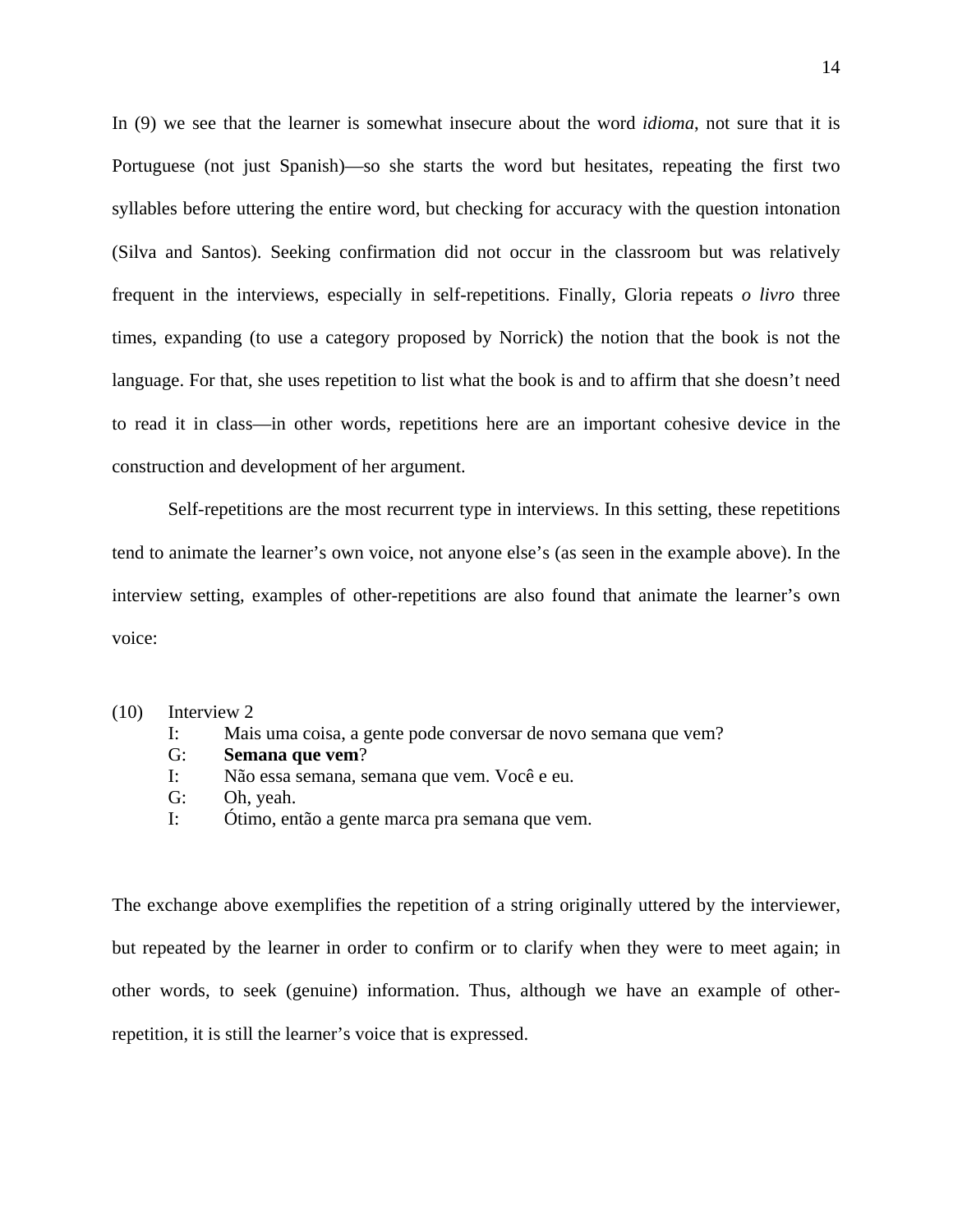Several other functions were also noted in the interview setting, such as other-repetitions to display participatory listenership (as described in Tannen, *Voices*), ratification of something she said, repetition to show a repeated action (which could be described as metarepetition, as when she states that "[…] eu não gosto de ficar na aula... com o livro aberto e ler, **ler, ler, ler**."), repetition as an expletive ("…Não, **não** é português, mas fala português now"). It is important to note that not only the repertoire of functions is larger in the interview setting (as compared to the classroom) but also that this variety of functions of repetitions indicates that the learner uses this linguistic strategy not only to achieve informational and interpersonal functions, but also, and most importantly, to construct meaning about various issues (including broader reflections about teaching-and-learning matters, as seen in examples [8] and [9]). Before moving on to the discussion of the conversation setting, we must note that in interviews the learner does not use English. Unlike what happens in the classroom, she animates her own voice in Portuguese.

#### *4.3. Repetitions in Conversations*

 The functions of repetition in the conversation setting basically mirror those found in the interviews, with some notable additions. In conversations, the learner uses self-repetitions as play ("Fofinho. João, você é **fofinho**!"), as self-reprehension ("Uma, uma vez al ano. […] Agh! **Al**! Por ano") and as expletives (T: Aqui nos Estados Unidos tem esse sistema de perder ponto, tem né? G: É, **é.**), displaying not only good control of Portuguese but also use of the target language to achieve intrapersonal goals. Play is also found in an instance of other-repetition, as an expression of pleasure in light of a particular use of Brazilian Portuguese, namely the use of "avião" to describe a beautiful woman.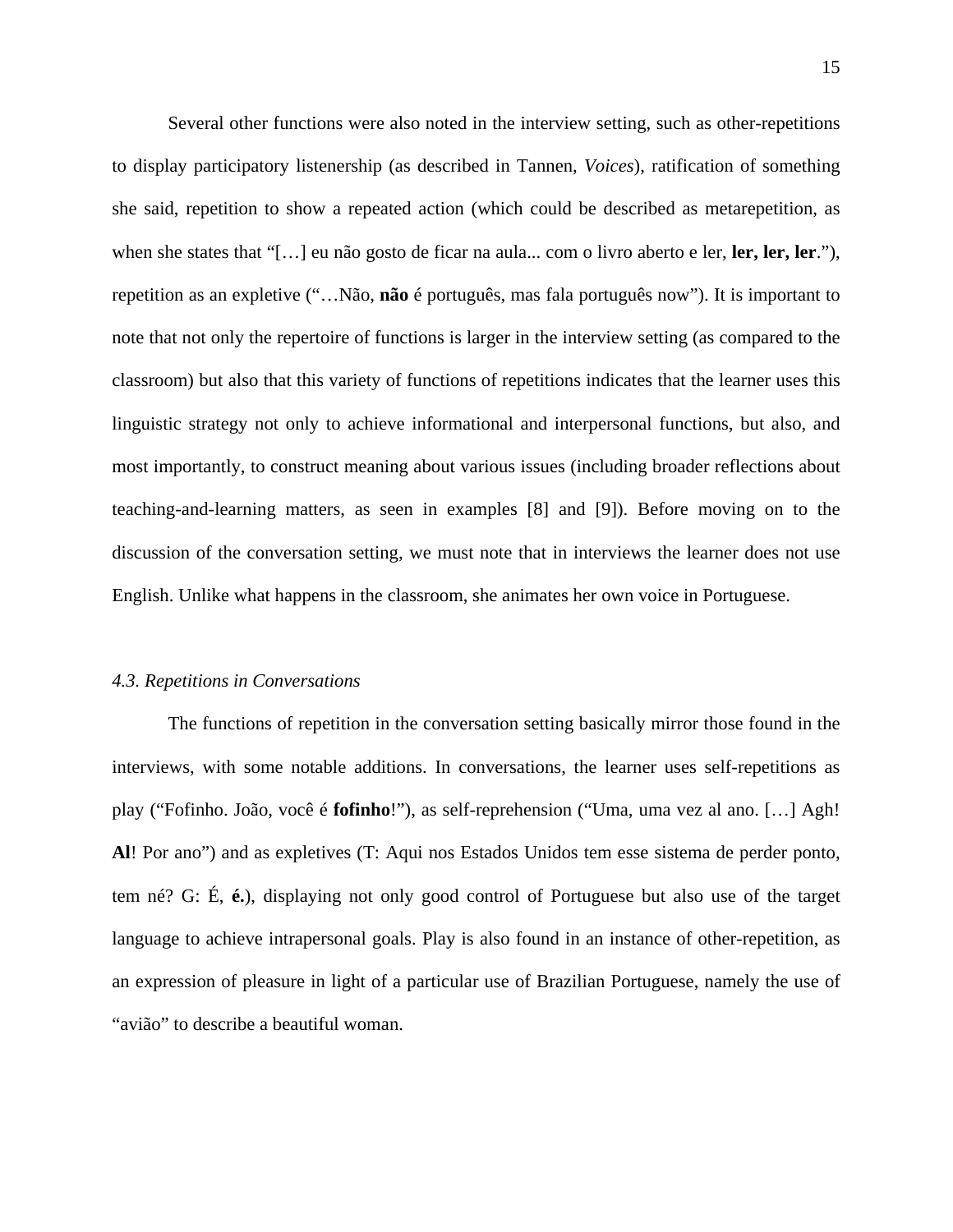### (11) Conversation 1

- T: É, no Brasil… essa primeira lista que vocês têm aí ó, gata, mina, princesinha, avião, broto, gostosa…
- G: **Avião**! ((laughs)) **Avião** é muito grande! ((laughs))
- S: Avião… é muito agressivo um avião, muito rápido, não?
- T: Não, é, é, são todas palavras pra se referir a uma mulher bonita.
- S: Ohhh!
- G: **Avião**!
- S: Mas por que avião?
- T: Por que avião?
- S: A… a… mim /parece um… um insulto.
- G: /Se você fala **avião**.
- T: É, mas a gente não pensa assim num jumbo, né, não pensa assim (unint)
- Ss: (together, unint)
- G: A tecnologia é muito boa!
- S: É majestoso.
- T: É, talvez majestoso, uma coisa assim.
- S: É como me haz… é, me faz volar?
- T: Me faz voar? É, talvez. Eu não sei, não sei, não sei a origem, não sei a origem, vou perguntar pra Cláudia se ela sabe, se a Márcia sabe a origem.
- G: **Avião**! ((laughs))

The predominant function of other-repetitions in conversations is practice, followed by practice and expansion (repeating one item/sequence to both practice and expand on what is said), as shown in the example below:

- (12) Conversation 2
	- G: Ela é, uh, uh, she's the only one.
	- T: Ela é a única.
	- G: **Ela é a única** sobrinha na minha família.

 This finding highlights the fact that the learner deliberately uses repetition as a learning device (to gain practice in particular linguistic items) and as a discursive resource (as seen in the expansions and also by frequent uses of participatory listenership in the data). Stalling, as the most recurrent function in self-repetitions in this setting, also helps the learner achieve two important interactional goals: hold the floor while simultaneously thinking what to say next.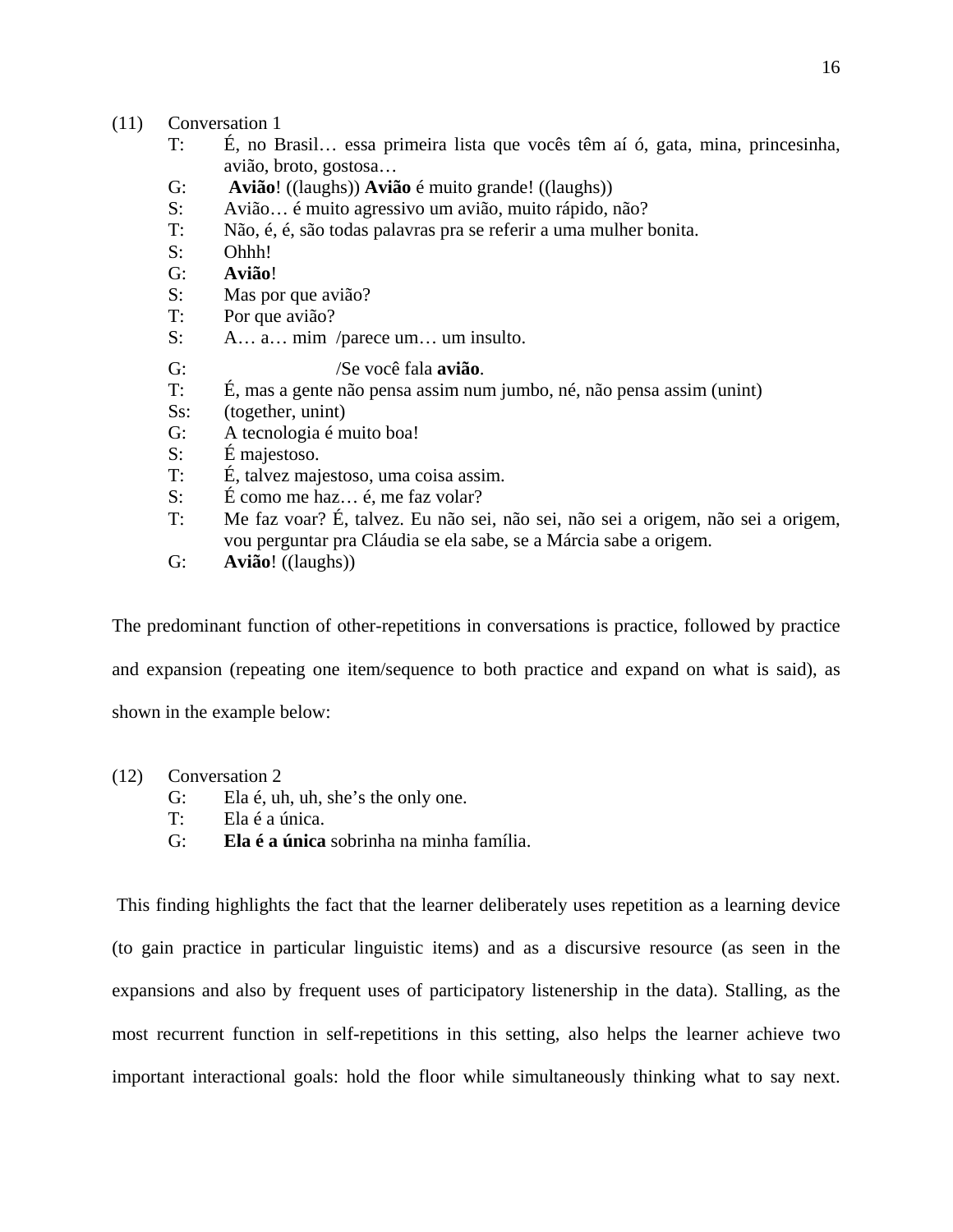Equally important in self-repetitions are the roles of textual cohesiveness played by various stretches of language (from phonemes to longer chunks) repeated by the learner.

 In terms of meaning making, repetitions serve an important function in the conversations as they did in the interviews: they are an important tool used by the learner to ask for confirmation or clarification of meaning. The repetition of "férias" in the example below supports this claim.

- (13) Conversation 2
	- T: Tá precisando de férias. Tá precisando de férias.
	- G: **Férias? Férias?**
	- T: Férias?
	- G: O que é?
	- T: Vacation.
	- G: **Vacation**. Oh yes! Eu preciso mas eu não tenho tempo.

Moreover, in the example above, the learner's articulation of "vacation" highlights an important use of repetition as a learning device, more specifically to process understanding. As we can see, through the use of repetition the learner frames these events as both conversations and learning events. In other words, she uses repetitions to signal different alignments in the event, embedding one footing within another. Goffman (155) provides the theoretical explanation: "in talk it seems routine that, while firmly standing on one foot, we jump up and down on another." What is particularly relevant is to note how repetitions contribute to this dynamism in interaction.

 Specifically, repetitions signal the learner's positioning in relation to other participants both as a conversational partner (asking for information, expressing surprise, signaling listenership, reinforcing information, building textual cohesiveness and so on) and as a learner of Portuguese (practicing the language, correcting herself, seeking linguistic information). In spite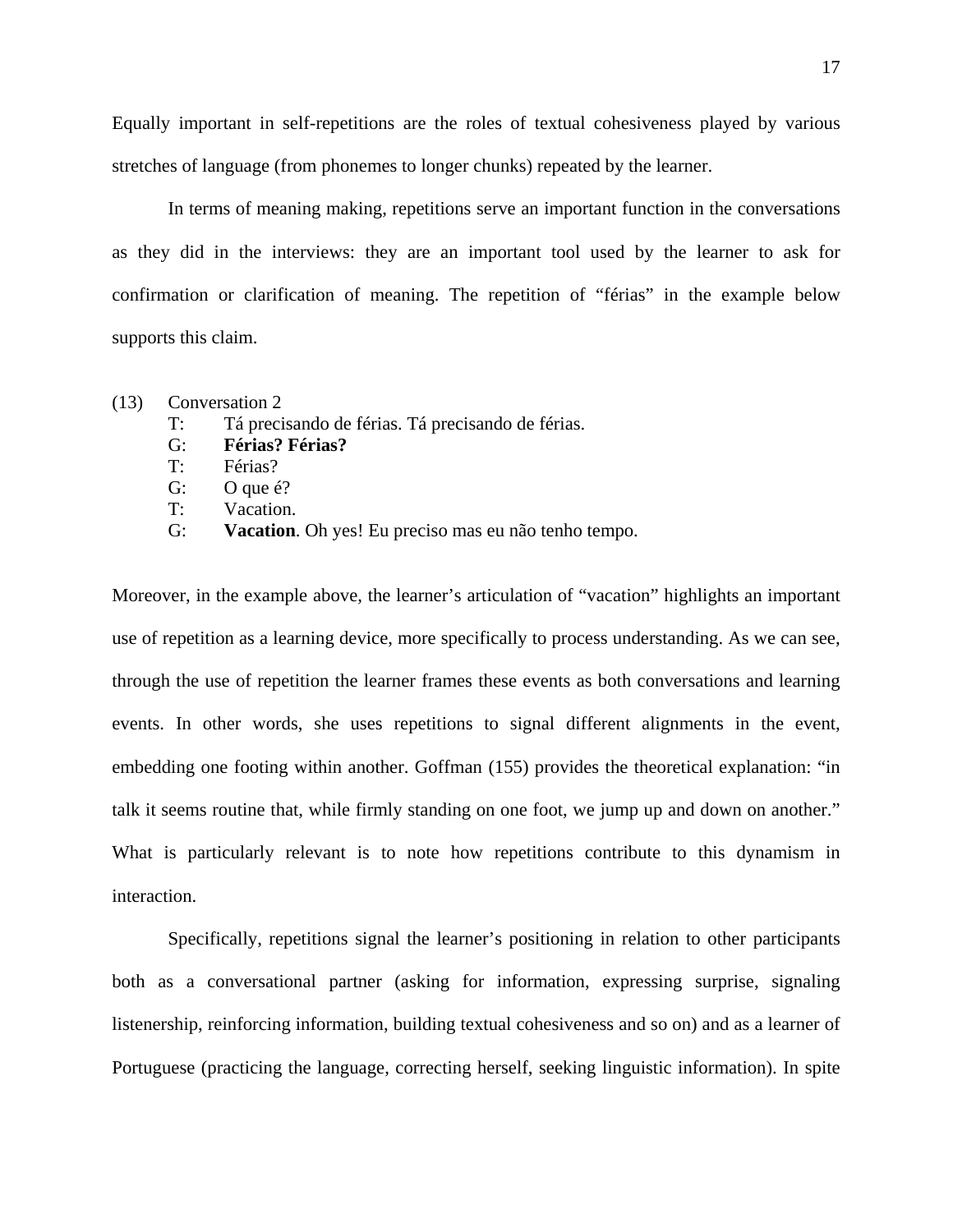of the cognitive demands of these two different alignments, in conversation sessions Gloria also displays creative use of repetition, as in play and in metarepetitions.

 The pedagogical implications of these findings will be discussed in the next, final section of this paper.

### **5. Pedagogical Implications and Concluding Remarks**

Through the analyses of repetitions produced by the same individual in three educational settings, our findings confirm the importance of repetitions as a means of fostering both interactional work and conceptual understanding in discourse. The classroom configuration (too much control from the part of the teacher, too much focus on form) is associated with the recurrent use of obligatory, mechanical and often reductionist repetitions which in turn leads the learner to articulate repetitions for oral training in drills, and not for communicating, or for pleasure, or for meaning-making purposes. Key to this discussion is the fact that in this scenario the learning process in general (and the use of repetitions in particular) is very much pre-defined by the teacher and not an issue to be negotiated. Our data show that the learner also uses repetition-for-learning in interviews and conversations, but in these settings she chooses when to use these repetitions, and she also decides what should be repeated: she develops ownership of her learning process and uses repetitions as an important learning tool as well as a productive strategy to assist her in her interactional work.

The fact that the learner produces so many repetitions voluntarily in interviews and conversations has important pedagogical implications. Fundamentally, it suggests that there should be a place for repetitions in the classroom (for learning, for meaning-making and for fostering social relationships). The crucial questions are therefore 'what types of repetitions' and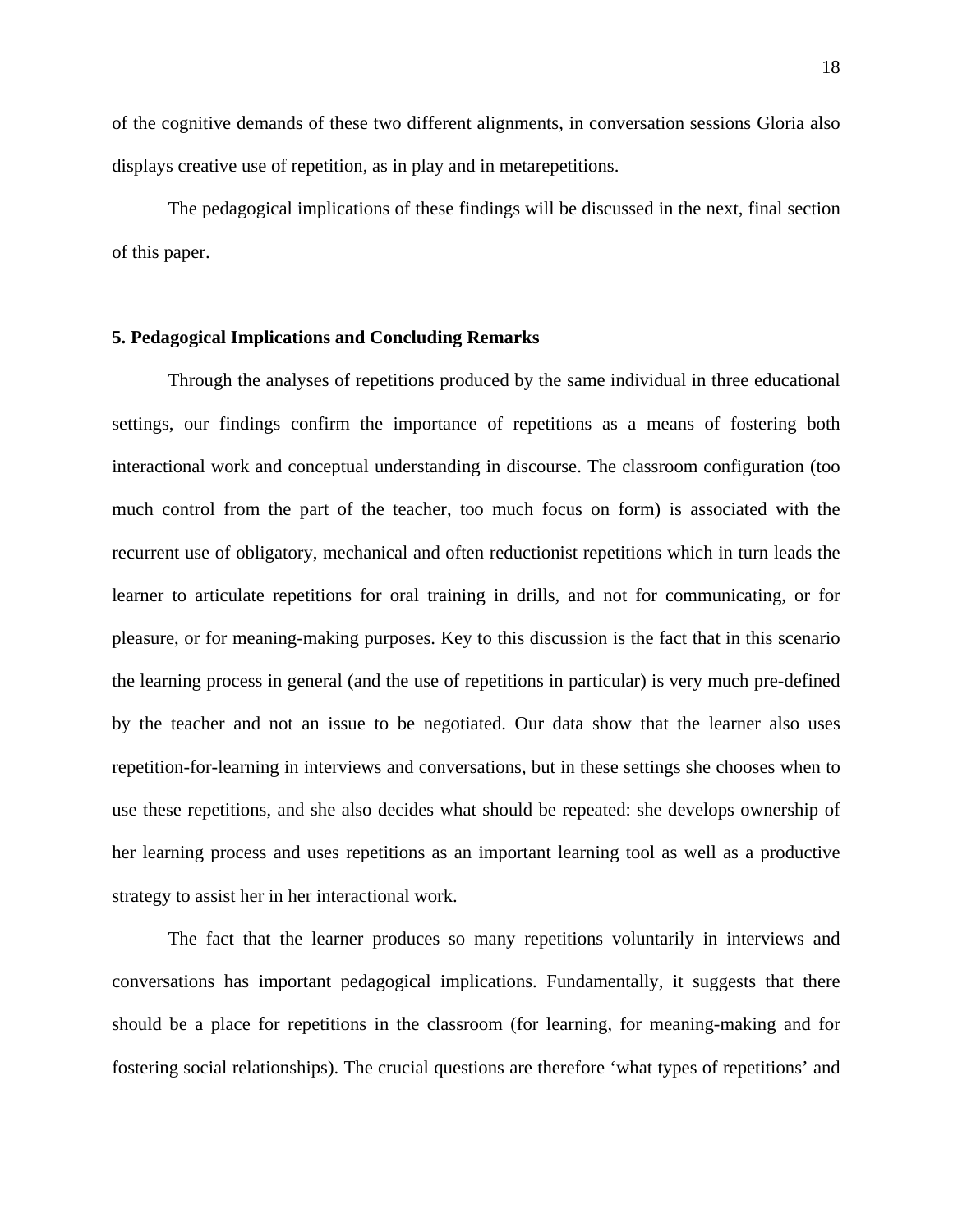'how repetitions should be incorporated in the lesson'. As Cook explains in his article, repetitions in language are not bad per se; rather, the problem might be "the nature of the texts present to be learnt and the methods employed by teachers" in association with repetition. (133- 134)

One possibility is to teach about the different types and roles of repetitions (through texts analysis, including analyses of scripts like the ones we used in our examples in this work) and ask students to incorporate different repetitions in classroom speaking activities. To enhance critical awareness, we might have groups of students engaging in conversation while others observe (for later feedback) the repetitions used in interaction.

What seems to be inadequate to us is the emphasis on classroom repetitions with an excessive focus on form and accuracy. This practice might lead learners to "conclude" that repetitions are to be linked with textual functions only. Indeed, the learner in our study displays a concern with accuracy in interviews and conversations, and she uses repetition to gauge how accurate she is. However, in these two latter settings she uses repetitions to accomplish much more than that. Through repetitions she establishes interpersonal relationships and displays engagement with what is being talked about (in play, in surprise, in metarepetitions). The fact that she is a Spanish speaker might facilitate this interactional achievement (Santos and Silva) and further research is needed to assess whether learners of Portuguese coming from more distant linguistic backgrounds are able to do this as well. Also, we need more contrastive rhetorical studies looking at similarities and differences of repetitions in Portuguese and in other languages. After all, Rieger's and Murata's studies suggest that there are variations in form and functions of repetitions in different languages.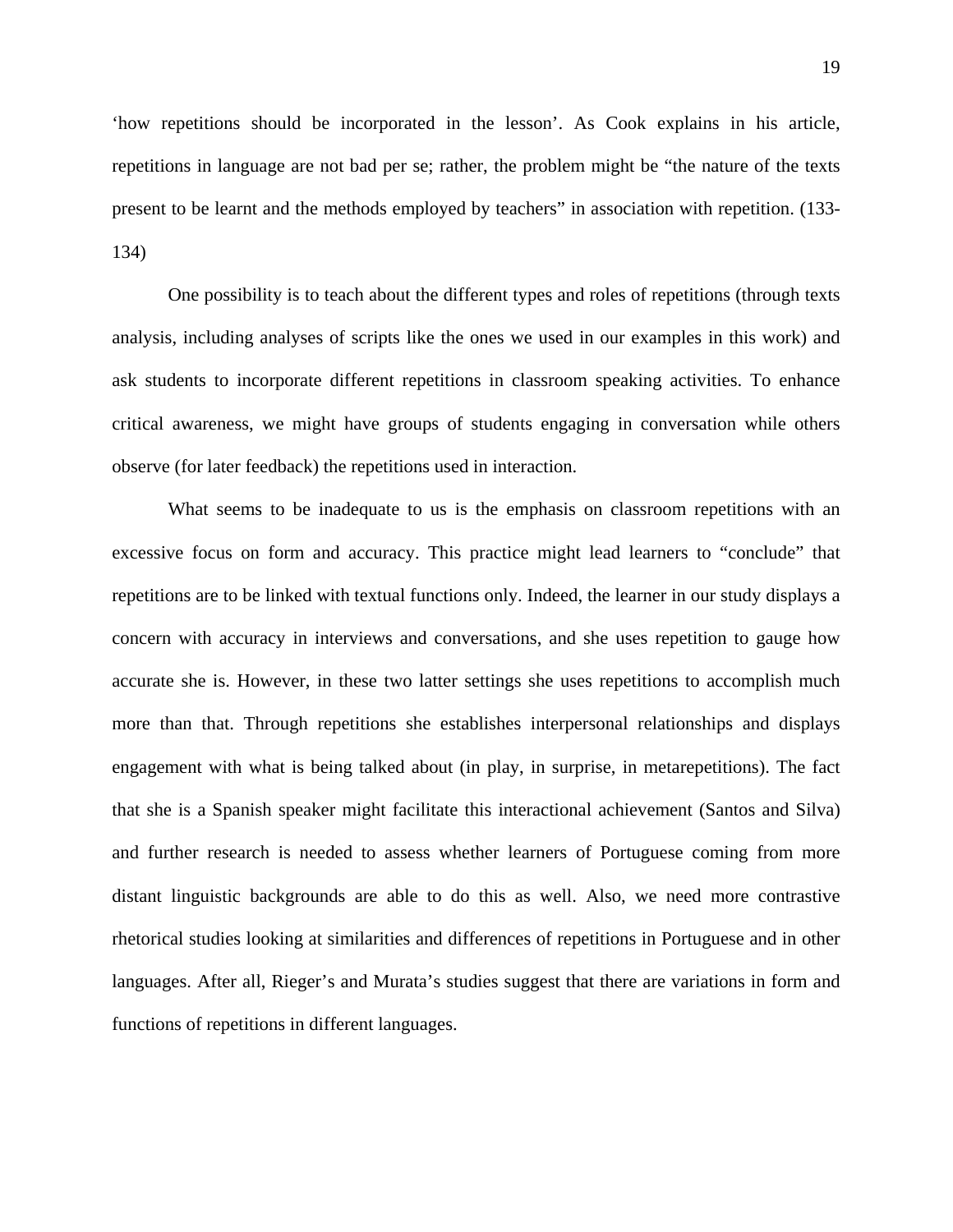The general success of foreign language teaching and learning presupposes a thorough understanding of the discourse of learners in and out of the classroom. In this work we have shown that an apparently trivial linguistic strategy, i.e., repetitions, is in fact tremendously important and has significant consequences for the learning process and for the interaction. Ultimately we hope that other studies develop the issues we raise here and pursue other similar lines of inquiry.

### **WORKS CITED**

- Barton, Ellen. "Informational and Interactional Functions of Slogans and Sayings in the Discourse of a Support Group." *Discourse & Society* 10.4 (1999): 461-486.
- Bean, Martha and G. Genevieve Pattey-Chavez. "Repetition in Instructional Discourse." *Repetition in Discourse: Interdisciplinary Perspectives*, Vol.1. Ed. B. Jonhstone. Norwood, NJ: Ablex, 1994. 207-220.
- Bennett-Kastor, Tina. "Repetition in Language Development: From interaction to cohesion." *Repetition in Discourse: Interdisciplinary Perspectives*, Vol.1. Ed. B. Jonhstone. Norwood, NJ: Ablex, 1994. 155-171.
- Cook, Guy. "Repetition and Learning by Heart: An Aspect of Intimate Discourse, and Its Implications." ELT Journal 48.2 (1994): 133-141.

\_\_\_\_\_. *Language Play,Llanguage Learning*. Oxford: Oxford University Press. 2000.

Cushing, Steven. " 'Air Cal Three Thirty Six, Go Around Three Thirty Six, Go Around': Linguistic Repetition in the Air-Ground Communication." *Repetition in Discourse: Interdisciplinary Perspectives*, Vol. 2. Ed. B. Jonhstone. Norwood, NJ: Ablex, 1994. 53- 65.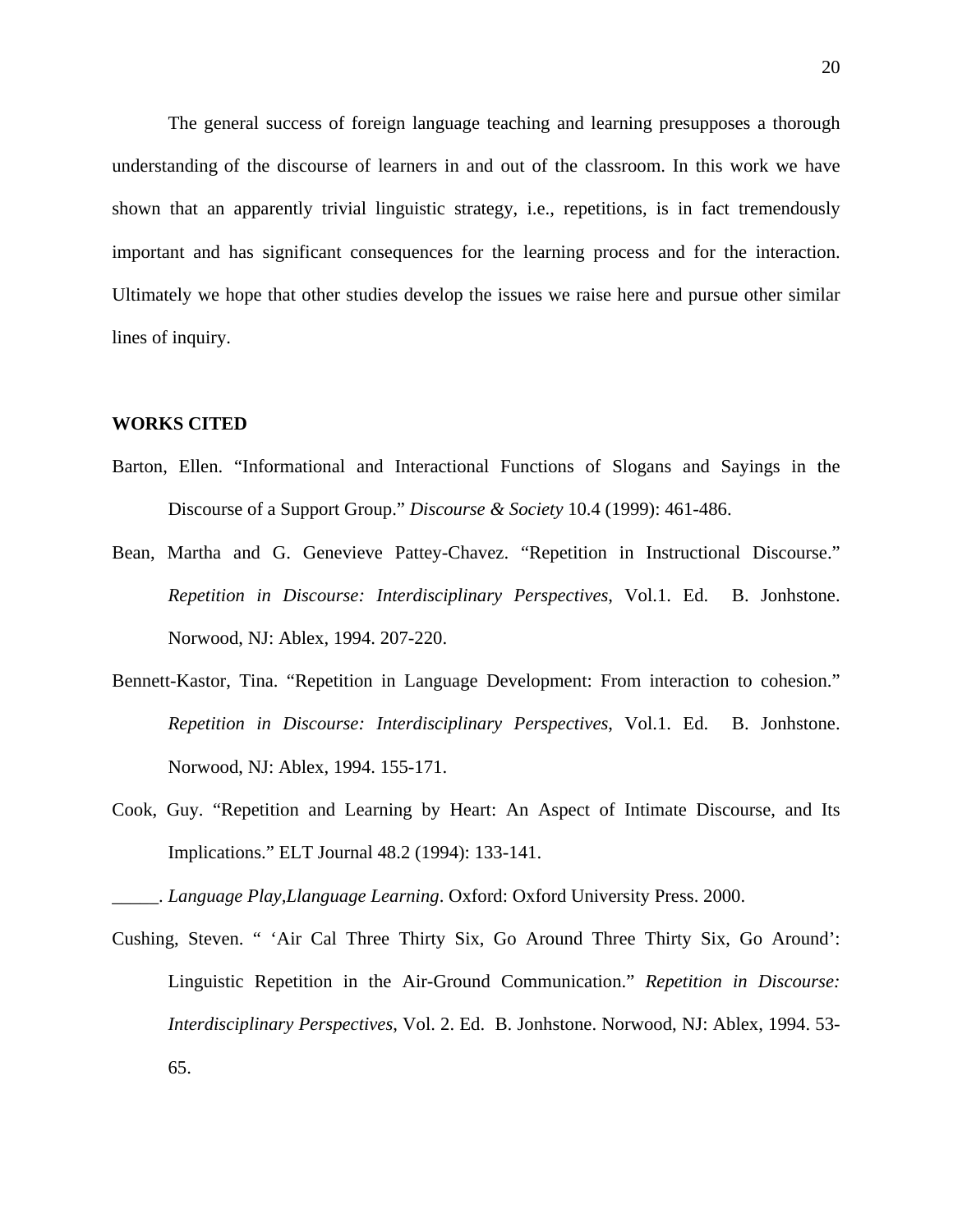DiCamilla, Frederick J. and Marta Anton. "Repetition in the Collaborative Discourse of L2 Learners: A Vygotskian Perspective." *The Canadian Modern Language Review/La Revue canadienne des langues vivantes* 53.4 (1997): 609-633.

Goffman, Erving. *Forms of Talk.* Philadelphia: University of Pennsylvania Press, 1981.

Heath, Shirley. *Ways with Words: Language, Life, and Work in Communities and Classrooms.* Cambridge/New York: Cambridge University Press, 1983.

Johnstone, Barbara. "An Introduction." *Text* 7.3 (1987): 205-214.

- \_\_\_\_\_, ed. *Repetition in Discourse: Interdisciplinary Perspectives*. 2 vols. Norwood, NJ: Ablex, 1994.
- \_\_\_\_\_ et al. "Repetition in Discourse: A Dialogue". *Repetition in Discourse: Interdisciplinary Perspectives*, Vol.1. Ed. B. Jonhstone. Norwood, NJ: Ablex, 1994. 1-20.
- Kasper, Gabriele. "Speech Acts in (Inter)action: Repeated Questions." *Intercultural Pragmatics* 1 (2004): 125-133.
- Keenan, Elinor. "Making it Last: Repetition in Children's Discourse." *Child Discourse*. Ed. S. Ervin-Tripp and C. Mitchell-Kernan. New York: Academic Press, 1977. 125-138.
- Knox, Laurie (1994). "Repetition and Relevance: Self-repetition as a Strategy for Initiating Cooperation in Nonnative/Native Speaker Conversations". *Repetition in Discourse: Interdisciplinary Perspectives*, Vol.1. Ed. B. Jonhstone. Norwood, NJ: Ablex, 1994. 195- 206.
- Lyster, Roy. "Recasts, Repetition, and Ambiguity in L2 Classroom Discourse." *Studies in Second Language Acquisition* 20 (1998): 51-81.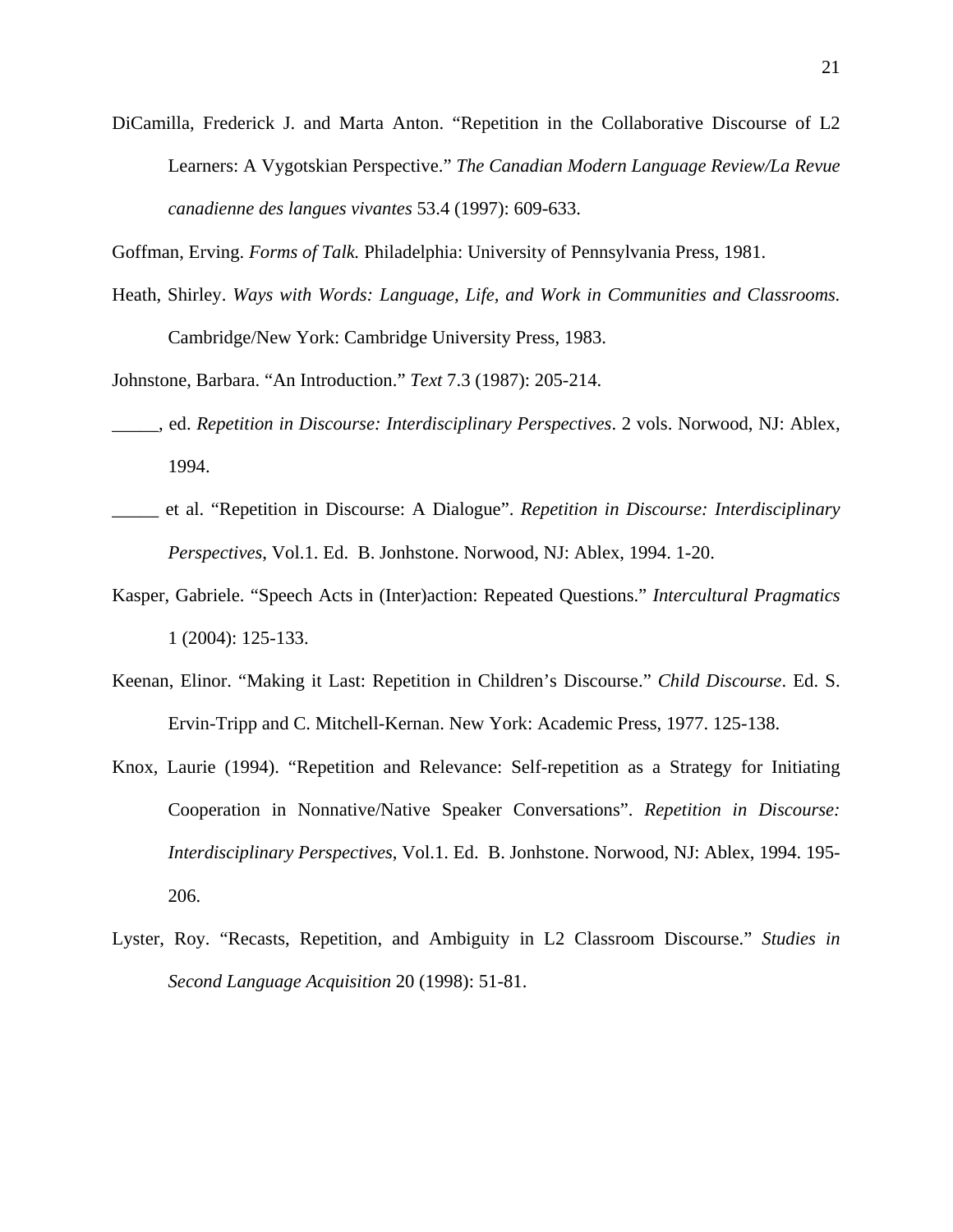Merritt, Marilyn (1994). "Repetition in Situatued Discourse—Exploring its Forms and Functions". *Repetition in Discourse: Interdisciplinary Perspectives*, Vol.1. Ed. B. Jonhstone. Norwood, NJ: Ablex, 1994. 23-36.

Murata, Komiko. "Repetitions: a Cross-Cultural Study." *World Englishes* 14.3 (1995): 343-356.

O'Connor, Mary Catherine and Sarah Michaels. "Shifting Participant Frameworks: Orchestrating Thinking Practices in Group Discussions." *Discourse, learning, and schooling*. Ed. D. Hicks. New York: Cambridge University Press, 1996. 63-103.

Norrick, Neal. "Functions of Repetitions in Conversation." *Text* 7.3 (1987): 245-264.

- Rieger, Catherine. "Repetitions as Self-Repair Strategies in English and German Conversations." *Journal of Pragmatics* 35 (2003): 47-69.
- Rydland, Veslemøy and Vibele Grøver Aukrust. "Lexical Repetition in Second Language Learners' Peer Play Interaction." *Language Learning* 55.2 (2005): 229-274.
- Santos, Denise and Gláucia Silva. "The Orchestration of Voices in Conversation Sessions: Rules and Roles developed by participants." Paper delivered at the *II Symposium on Portuguese for Spanish Speakers.* Palo Alto, CA, 2005.
- Sinclair, John and Malcolm Coulthard. *Towards an Analysis of Discourse: The English Used by Teachers and Pupils.* London: Oxford University Press, 1975.
- Silva, Gláucia and Denise Santos. "A Spanish Speaker Learning Portuguese: Different Settings, Different Voices." Ed. D. Eddington. *Selected Proceedings of the 6th Conference on Acquisition of Spanish and Portuguese*. Somerville , MA: Cascadilla Press, 2005.
- Tannen, Deborah. "Repetition in Conversation as Spontaneous Formulaicity." *Text* 7.3 (1987): 215-243.